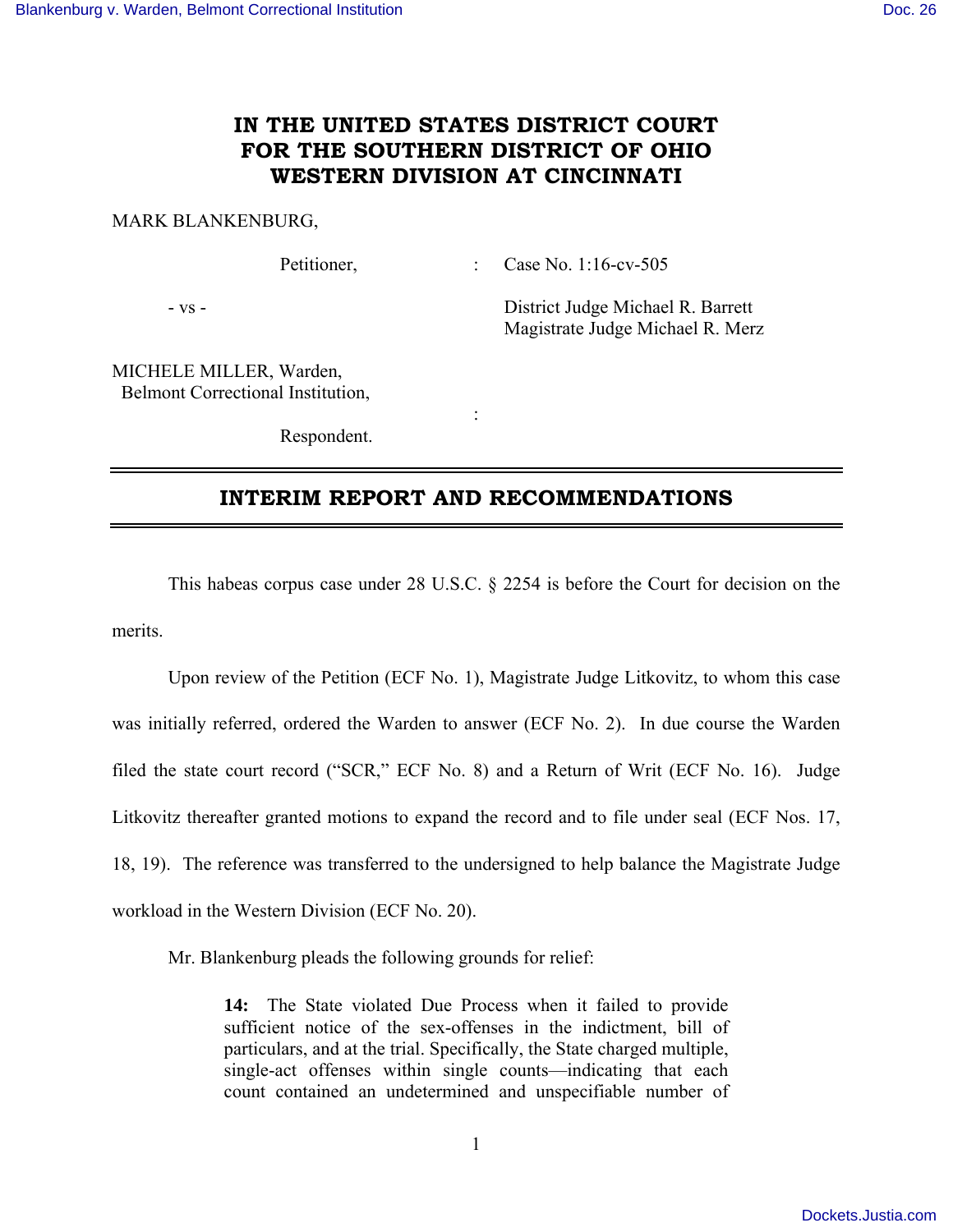criminal acts and offenses within each count. Even more specifically, this insufficient-notice claim is directed to Counts 15- 18 and Counts 37-41 from the indictment and judgment entry of conviction.

**15:** The State violated Double Jeopardy by convicting Blankenburg of multiple, single-act offenses within single counts. Specifically, the State failed to describe the acts and offenses that formed the basis for Blankenburg's convictions in the indictment, bill of particulars, and at trial regarding Counts 15-18 and 37-41. In this way, Blankenburg remains exposed to future prosecutions for acts and offenses he was already convicted of.

**16:** Blankenburg's trial was unconstitutionally tainted by the three variants of  $6<sup>th</sup>$  Amendment juror impartiality: i) actual juror bias, ii) implied juror bias, and iii) deliberate juror concealment during voir dire. Specifically, Blankenburg elicited affidavit evidence that a juror in his case was biased against him. The juror was a pharmacist and filled prescriptions for Blankenburg, which the juror failed to disclose, and some offenses involved Blankenburg's abuse of prescription drug laws. The juror had a minor child that treated with Blankenburg, who was a pediatrician, which the juror likewise failed to disclose and where some offenses involved sex abuse of minor patients. Finally, the juror told the affiants she harbored an actual bias against Blankenburg and intended to convict him, which she also failed to disclose.

(Petition, ECF No. 1, PageID 2-3.)

#### **Procedural History**

 Mr. Blankenburg was indicted by the Butler County grand jury on March 6, 2009, on fifty-four counts: four counts of corruption of a minor, eight counts of corruption another with drugs, nine counts of pandering sexually-oriented matter involving a minor, two counts of aggravated trafficking in drugs, six counts of trafficking in drugs, three counts of bribery, six counts of money laundering, six counts of gross sexual imposition, six counts of illegal use of a minor in a nudityoriented material of performance, two counts of engaging in a pattern of corrupt activity, one count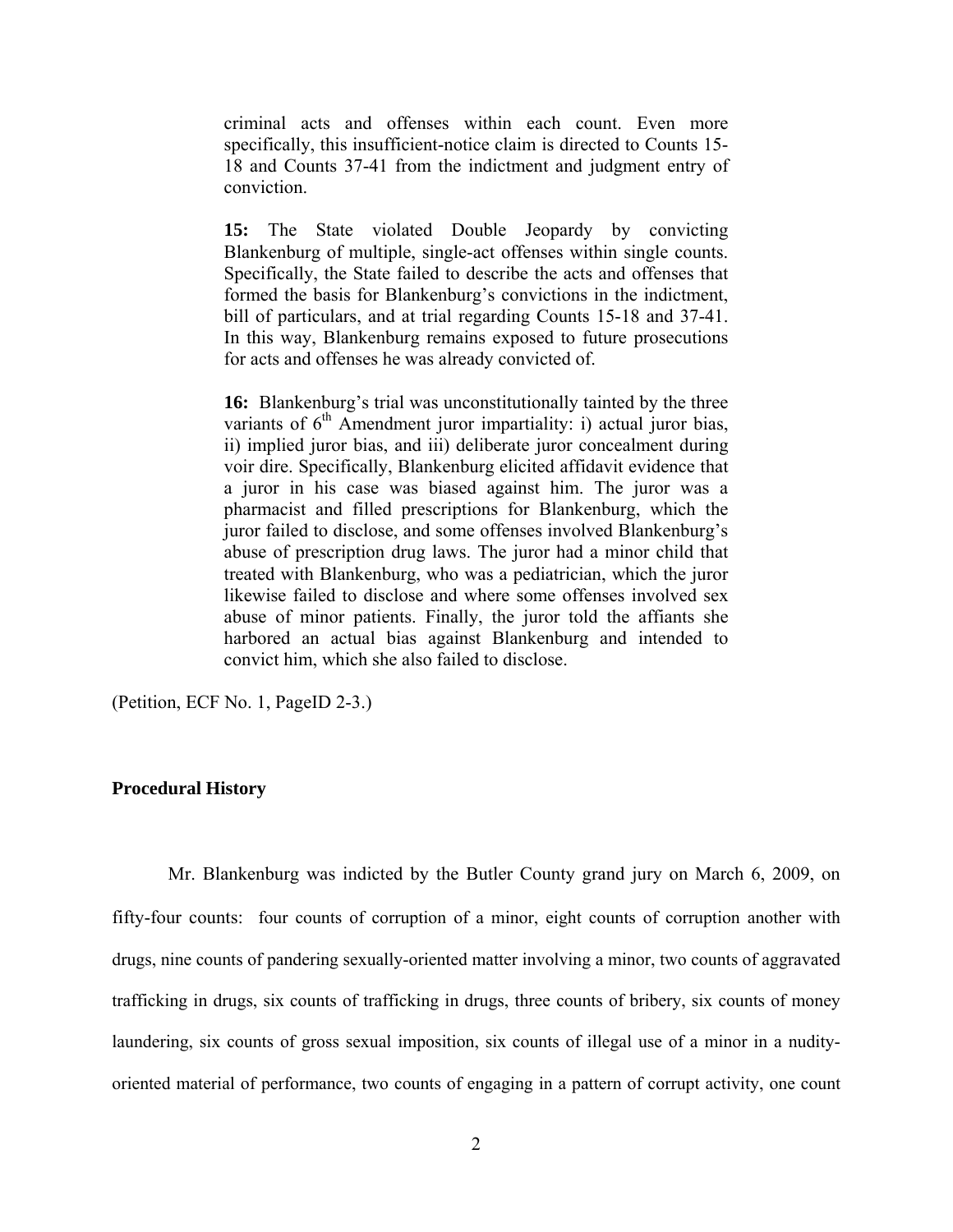of compelling prostitution, one count of complicity to compelling prostitution, and one count of complicity to bribery. Blankenburg waived his right to trial by jury as to some counts, but all counts were tried at the same time. The jury found him guilty of four counts of corruption of a minor, six counts of gross sexual imposition, three counts of compelling or complicity of prostitution, and three counts of pandering sexually oriented matter involving a minor. The trial court found him guilty of four counts of drug trafficking, one count of money laundering and one count of aggravated drug trafficking. He was then sentenced to an aggregated sentence of twenty-one to twenty-seven years. On twelve counts that had been severed, he pleaded guilty to two and the rest were merged. The court sentenced him to twelve months on each count, to be served concurrently with the sentences already imposed.

 Blankenburg appealed and his convictions were affirmed. *State v. Blankenburg*, 197 Ohio App. 3d 201 (12<sup>th</sup> Dist. 2012)("*Blankenburg I*"), appellate jurisdiction declined, 132 Ohio St. 3d 1514 (2012). While the appeal was pending, Blankenburg filed a petition for post-conviction relief under Ohio Revised Code § 2953.21. The trial court denied relief, but the Twelfth District reversed and remanded. *State v. Blankenburg*, 2012-Ohio-6175, 2012 Ohio App. LEXIS 5321 (12<sup>th</sup> Dist. Dec 28, 2012)("*Blankenburg II*"). On appeal after remand, the Twelfth District affirmed denial of the petition. *State v. Blankenburg*, 2014-Ohio-4621, 2014 Ohio App. LEXIS 4519 (Oct 20, 2014)("*Blankenburg III*"), appellate jurisdiction declined, 142 Ohio St. 3d 1465 (2015). Blankenburg, with the assistance of counsel, then filed his Petition in this Court April 29, 2016.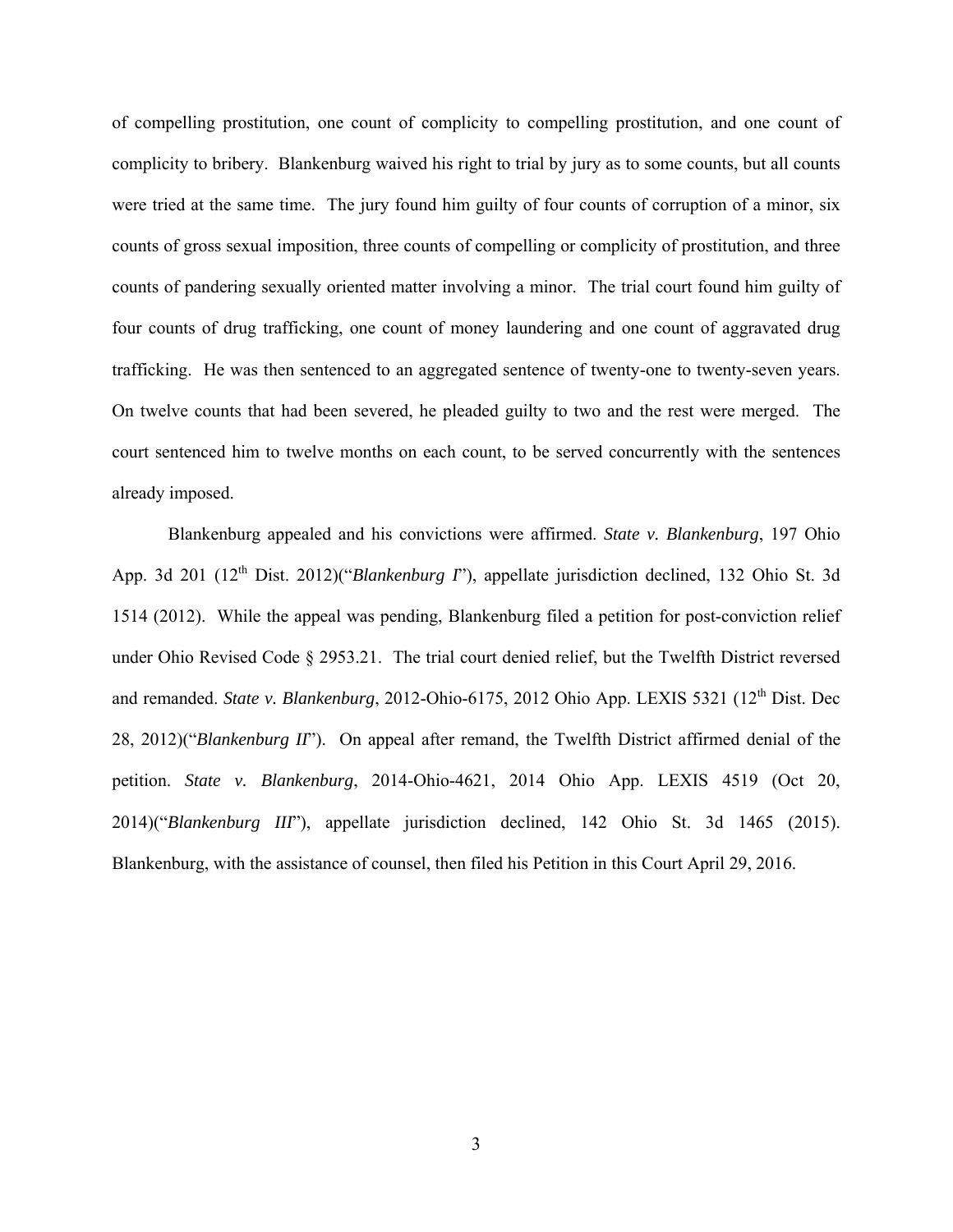# **Analysis**

## **Ground One: Insufficient Notice and Double Jeopardy<sup>1</sup>**

In his First Ground for Relief, Blankenburg contends that the indictment, the bill of

particulars, and the manner of eliciting evidence at trial deprived him of fair notice of the charges

against which he was required to defend and violated his right to be free of double jeopardy.

The nine counts of the indictment at issue in Ground One are Counts 15, 16, 17, 18, 37, 38,

39, 40, and 41 which read as follows:

.

#### **COUNT FIFTEEN (15) GROSS SEXUAL IMPOSITION**

On or about May 1, 1990, through April 30, 1993, at Butler County, Ohio, as an ongoing and continuing course of criminal conduct, Mark E. Blankenburg M.D. did have sexual contact with another, not the spouse of the offender, cause another, not the spouse of the offender, to have sexual contact with the offender; or cause two or more other persons to have sexual contact when the other person, or one of the other persons, is less than thirteen years of age, whether or not the offender knows the age of that person, which constitutes the offense of GROSS SEXUAL IMPOSITION, a Third Degree Felony, in violation of R.C. §2907.05(A)(4), and against the peace and dignity of the State Of Ohio

#### **COUNT SIXTEEN (16) CORRUPTION OF A MINOR**

On or about May 1, 1994, through April 30, 1996, at Butler County, Ohio, as an ongoing and continuing course of criminal conduct, Mark E. Blankenburg M.D., being a person who is eighteen years of age or older, did engage in sexual conduct with another, who is not the spouse of the offender, when the offender knows the other person is thirteen years of age or older but less than sixteen years of age, or the offender is reckless in that regard, and the offender is four or more years older than the other person,

<sup>&</sup>lt;sup>1</sup> Although Blankenburg separates these two claims into Paragraphs 14 and 15 in the Petition, he combines them for argument in his Traverse.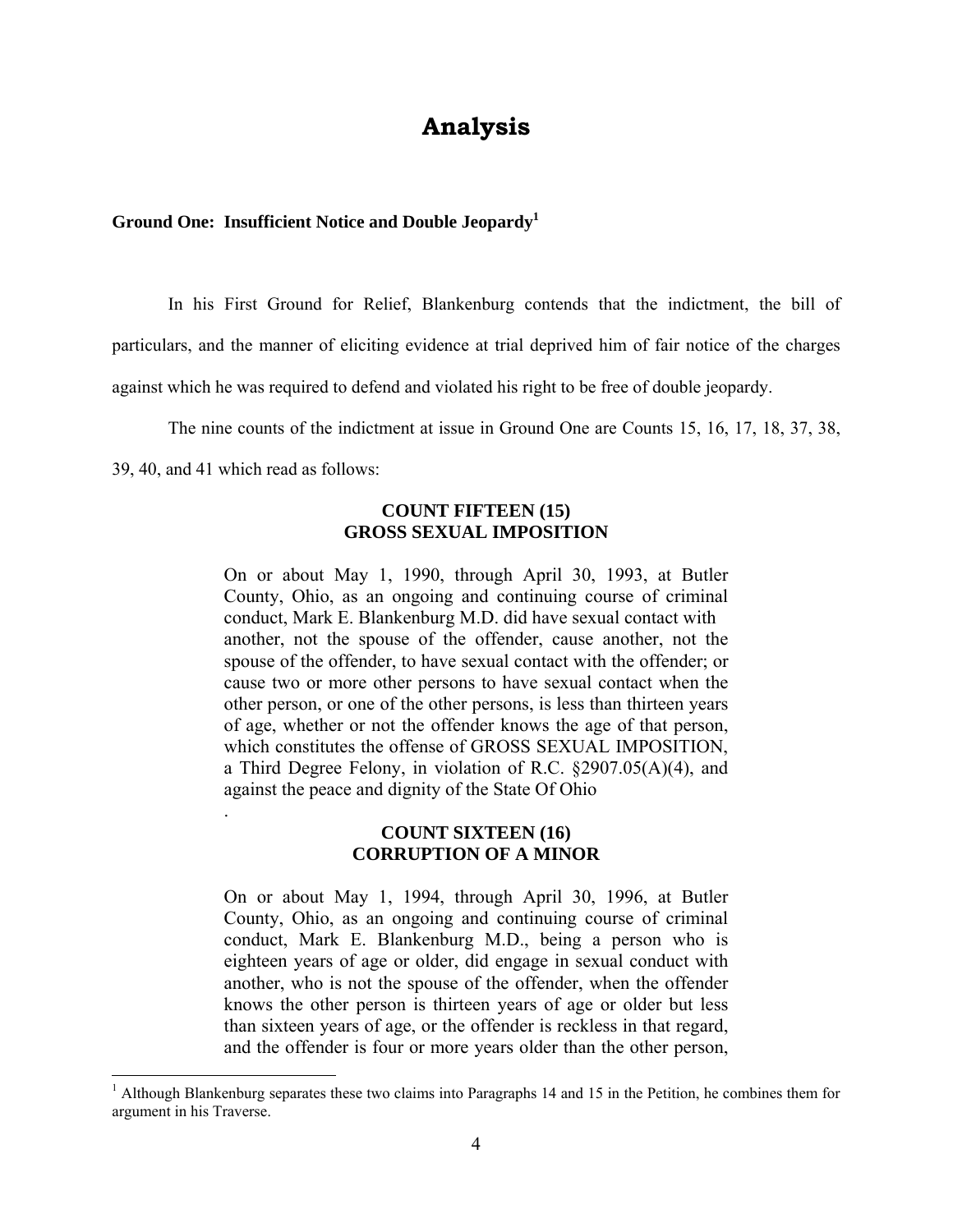which constitutes the offense of CORRUPTION OF A MINOR, a Third Degree Felony, in violation of RC. §2907.04(A), and against the peace and dignity of the State Of Ohio.

## **COUNT SEVENTEEN (17) COMPELLING PROSTITUTION**

On or about May 1, 1994, through June 30, 1996, at Butler County, Ohio, as an ongoing and continuing course of criminal conduct, Mark E. Blankenburg M.D. did knowingly induce, procure, solicit, or request a minor to engage in sexual activity for hire, whether or not the offender knows the age of the minor, which constitutes the offense of COMPELLING PROSTITUTION, a Third Degree Felony, in violation of R.C. §2907.21 (A)(2) , and against the peace and dignity of the State Of Ohio.

#### **COUNT EIGHTEEN (18) COMPELLING PROSTITUTION**

On or about July 1, 1996, through April 30, 1998, at Butler County, Ohio, as an ongoing and continuing course of criminal conduct, Mark E. Blankenburg M.D. did knowingly induce, procure, encourage, solicit, request, or otherwise facilitate a minor to engage in sexual activity for hire, whether or not the offender knows the age of the minor, which constitutes the offense of COMPELLING PROSTITUTION, a Third Degree Felony, in violation of R.C. §2907.21 (A)(2), and against the peace and dignity of the State Of Ohio.

## **COUNT THIRTY SEVEN (37) GROSS SEXUAL IMPOSITION**

On or about April 18, 1993, through April 17, 1994, at Butler County, Ohio, as an ongoing and continuing course of criminal conduct, Mark E. Blankenburg M.D. did have sexual contact with another, not the spouse of the offender; cause another, not the spouse of the offender, to have sexual contact with the offender; or cause two or more other persons to have sexual contact when the other person, or one of the other persons, is less than thirteen years of age, whether or not the offender knows the age of that person, which constitutes the offense of GROSS SEXUAL IMPOSITION, a Third Degree Felony, in violation of R.C. §2907.05(A)(4), and against the peace and dignity of the State Of Ohio.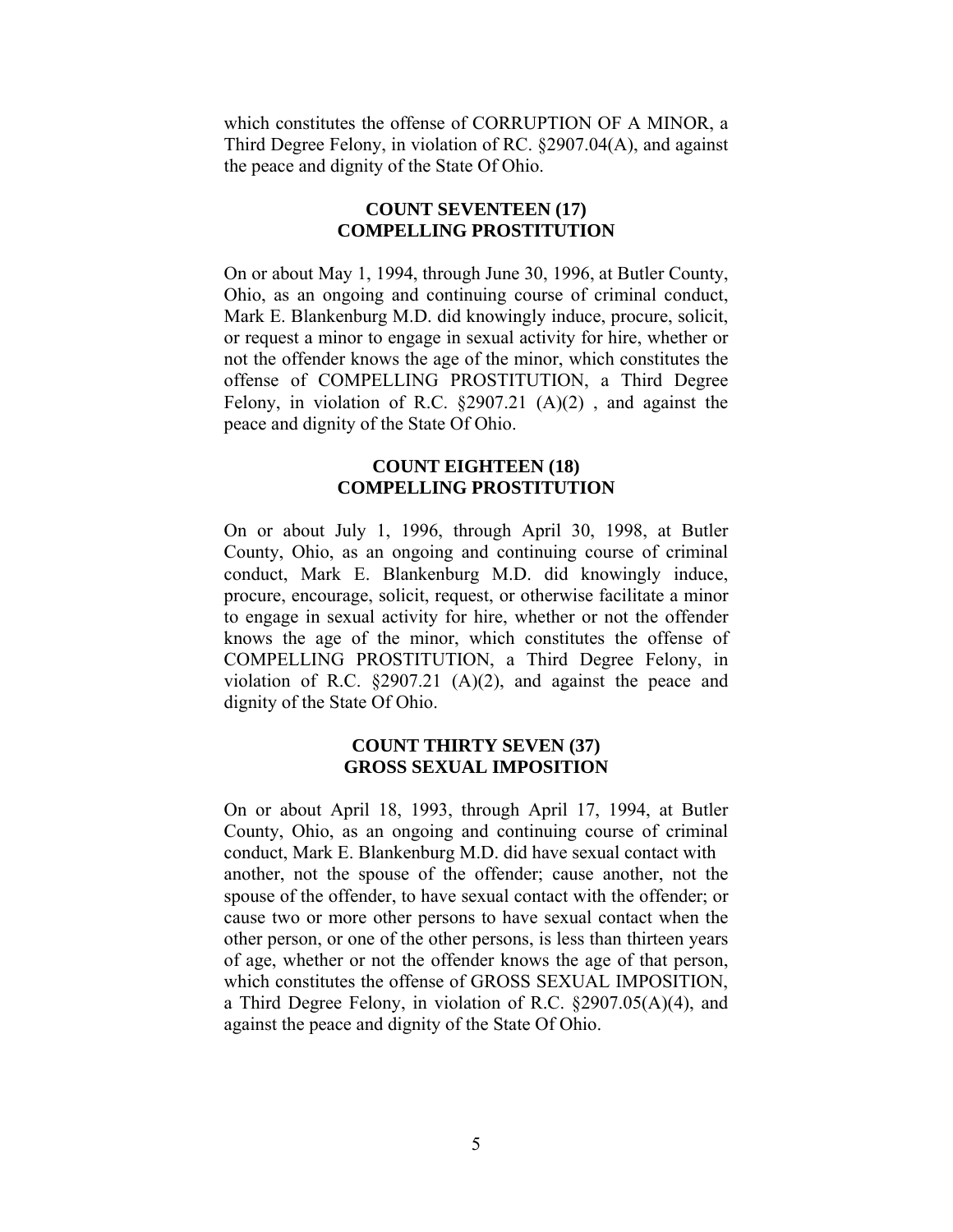#### **COUNT THIRTY EIGHT (38) GROSS SEXUAL IMPOSITION**

On or about April 18, 1994, through April 17, 1995, at Butler County, Ohio, as an ongoing and continuing course of criminal conduct, Mark E. Blankenburg M.D. did have sexual contact with another, not the spouse of the offender; cause another, not the spouse of the offender, to have sexual contact with the offender; or cause two or more other persons to have sexual contact when the other person, or one of the other persons, is less than thirteen years of age, whether or not the offender knows the age of that person, which constitutes the offense of GROSS SEXUAL IMPOSITION, a Third Degree Felony, in violation of R.C. §2907.05(A)(4), and against the peace and dignity of the State Of Ohio.

## **COUNT THIRTY NINE (39) GROSS SEXUAL IMPOSITION**

On or about April 18, 1995, through June 30, 1996, at Butler County, Ohio, as an ongoing and continuing course of criminal conduct, Mark E. Blankenburg M.D. did have sexual contact with another, not the spouse of the offender; cause another, not the spouse of the offender, to have sexual contact with the offender; or cause two or more other persons to have sexual contact when the other person, or one of the other persons, is less than thirteen years of age, whether or not the offender knows the age of that person, which constitutes the offense of GROSS SEXUAL IMPOSITION, a Third Degree Felony, in violation of R.C. §2907.05(A)(4), and against the peace and dignity of the State Of Ohio.

## **COUNT FORTY (40) GROSS SEXUAL IMPOSITION**

On or about July 1, 1996, through April 17, 1997, at Butler County, Ohio, as an ongoing and continuing course of criminal conduct, Mark E. Blankenburg M.D. did have sexual contact with another, not the spouse of the offender; cause another, not the spouse of the offender, to have sexual contact with the offender; or cause two or more other persons to have sexual contact when the other person, or one of the other persons, is less than thirteen years of age, whether or not the offender knows the age of that person, which constitutes the offense of GROSS SEXUAL IMPOSITION, a Third Degree Felony, in violation of RC. §2907.05(A)(4), and against the peace and dignity of the State Of Ohio.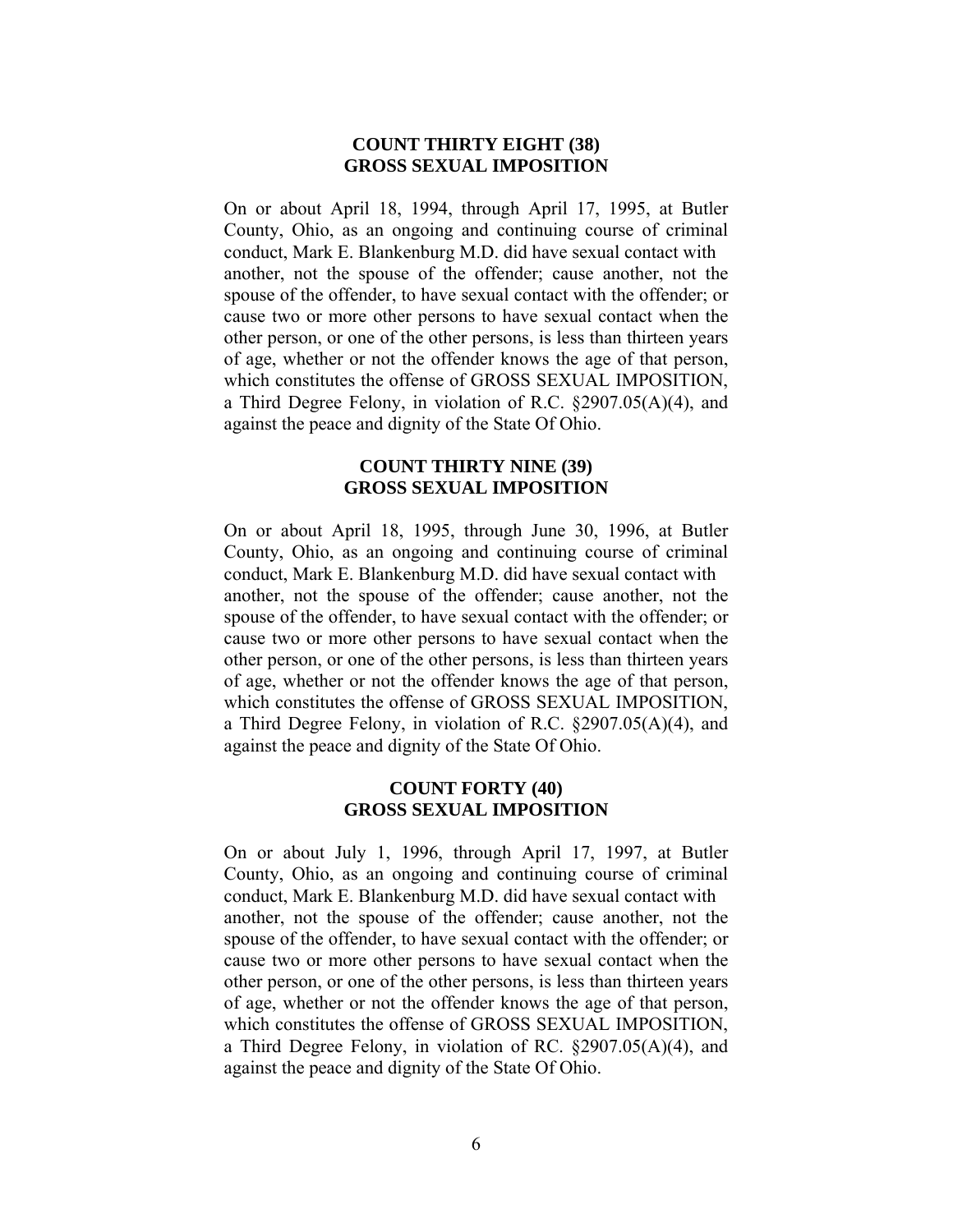## **COUNT FORTY ONE (41) GROSS SEXUAL IMPOSITION**

On or about April 18, 1997, through April 17, 1998, at Butler County, Ohio, as an ongoing and continuing course of criminal conduct, Mark E. Blankenburg M.D. did have sexual contact with another, not the spouse of the offender; cause another, not the spouse of the offender, to have sexual contact with the offender; or cause two or more other persons to have sexual contact when the other person, or one of the other persons, is less than thirteen years of age, whether or not the offender knows the age of that person, which constitutes the offense of GROSS SEXUAL IMPOSITION, a Third Degree Felony, in violation of R.C. §2907.05(A)(4), and against the peace and dignity of the State Of Ohio.

(Indictment, SCR 8.) Blankenburg avers that two victims were involved in these counts of the

indictment, M.K. for counts 15-18 and B.L.B. for counts 37-41.

Blankenburg raised his First Ground for Relief as his first assignment of error on direct

appeal and the Twelfth District decided it as follows:

**[\*\*P5]** Assignment of Error No. 1:

## **[\*\*P6]** BLANKENBURG'S CONSTITUTIONAL RIGHTS WERE VIOLATED BY A DUPLICITOUS INDICTMENT AND BY DUPLICITOUS CHARGING.

**[\*\*P7]** Under this assignment of error, Blankenburg argues that "[m]ultiple acts of sexual misconduct were conflated into single counts" and at trial, the state "introduced evidence of multiple acts of sexual misconduct to prove single counts. This constitutes duplicity, and violates Crim. R 8(A), the Sixth Amendment right to notice of the charge, the Fifth Amendment right to avoid double jeopardy, the Article I, §5 right to a unanimous jury in a criminal case, and the Article I, §10 right to have a grand jury determine a criminal charge."

**[\*\*P8]** According to Black's Law Dictionary, in criminal procedure, "duplicity" takes the form of joining two or more offenses in the same count of an indictment; also termed double pleading." *Id.* (8 Ed. 2004) 541. "Duplicitous," as applicable here, is defined as "alleging two or more matters in one plea." *Id.; see United States v. Murray*, 618 F.2d 892, 896 (2nd Cir.1980)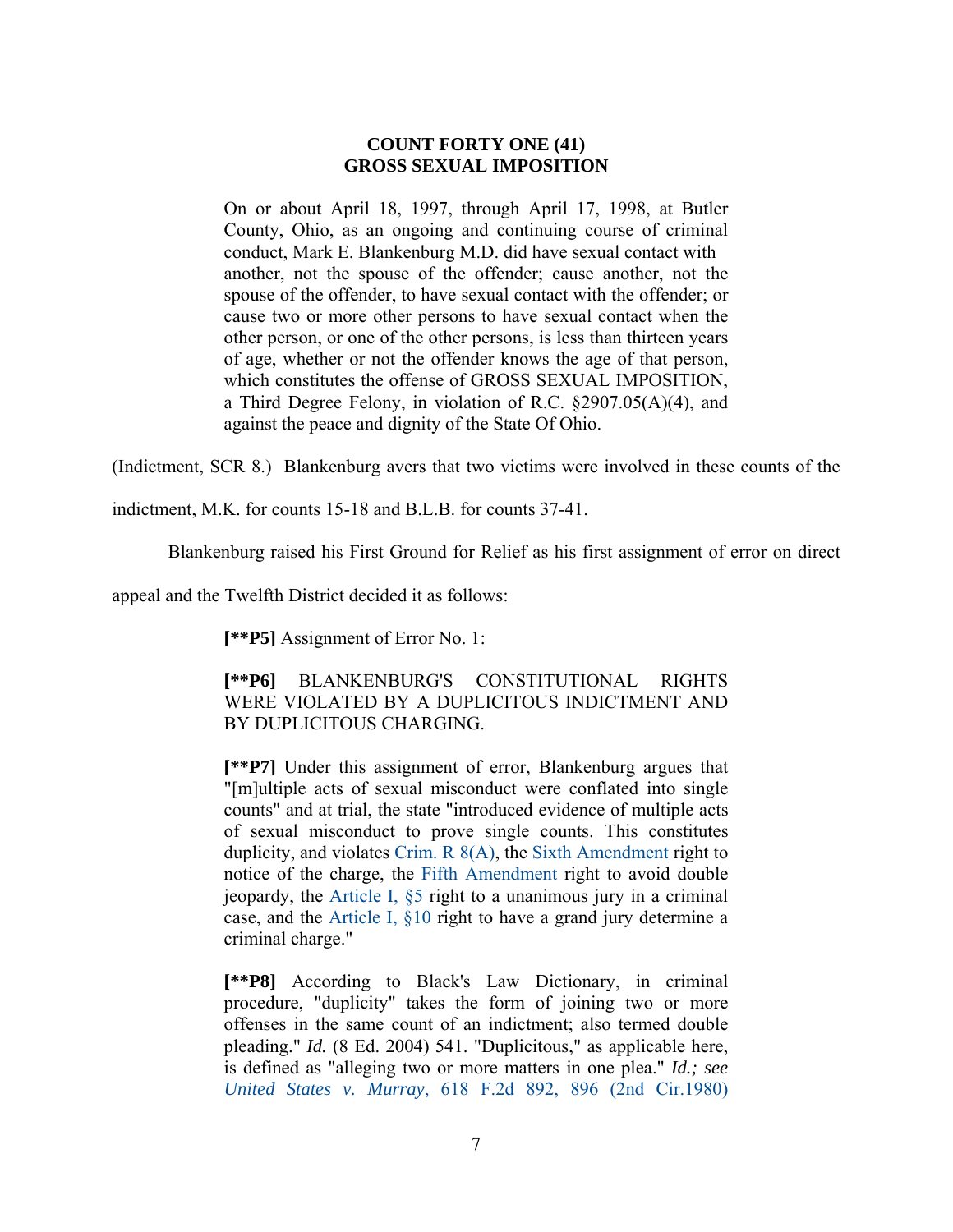(indictment is duplicitous if it joins two or more distinct crimes in a single count).

**[\*\*P9]** Blankenburg asked the trial court to address his duplicity arguments on numerous counts of the indictment prior to trial. More than one hearing was devoted at least partially to a discussion of duplicity, specifically as it pertained to certain drug counts. The trial court denied Blankenburg's motion to dismiss the counts or to split individual counts into separate counts.

**[\*\*P10]** Under this assignment of error, Blankenburg relies on the bill of particulars to identify the alleged victim of a specific count of the indictment he is challenging. Blankenburg asserts that the following counts involved duplicitous charging or a duplicitous indictment or both: Counts 37 through 41 (gross sexual imposition against victim B.B.); Count 15 (gross sexual imposition against victim M.K.); Count 16 (corruption of a minor, victim M.K.); Counts 17 and 18 (compelling prostitution, victim M.K.)

**[\*\*P11]** For B.B., Count 37 alleges that Blankenburg committed the offense of gross sexual imposition as an on-going and continuing course of conduct during a one-year period from April 18, 1993, through April 17, 1994, when B.B. was eight years old, and each successive count (Counts 38 through 41) involves a oneyear period for the following year, which reportedly corresponds to the year in which this particular victim, B.B., would have been 9, 10, between 10 and 11, and 12 years old, respectively.

**[\*\*P12]** Blankenburg argues Counts 37 through 41 allege multiple acts for each GSI count, and it constituted duplicitous charging when B.B. said Blankenburg fondled B.B.'s genitals 30 to 40 times at Blankenburg's medical office beginning at age eight or nine.

**[\*\*P13]** As to M.K., Count 15 of the indictment and bill of particulars alleged that Blankenburg committed gross sexual imposition by fondling M.K.'s genitals as an ongoing course of conduct from May 1, 1990, through April 30, 1993; committed the offense of corruption of a minor as an ongoing course of conduct for performing fellatio on M.K. when the victim was 14 to 15 years old for Count 16; and committed the offense of compelling prostitution as an ongoing course of conduct when he paid money to M.K. to induce or procure sexual activity (fellatio) with M.K. for hire from May 1, 1994, through June 30, 1996, for Count 17 and from July 1, 1996, through April 30, 1998, for Count 18.

**[\*\*P14]** An indictment is sufficient if it: (1) contains the elements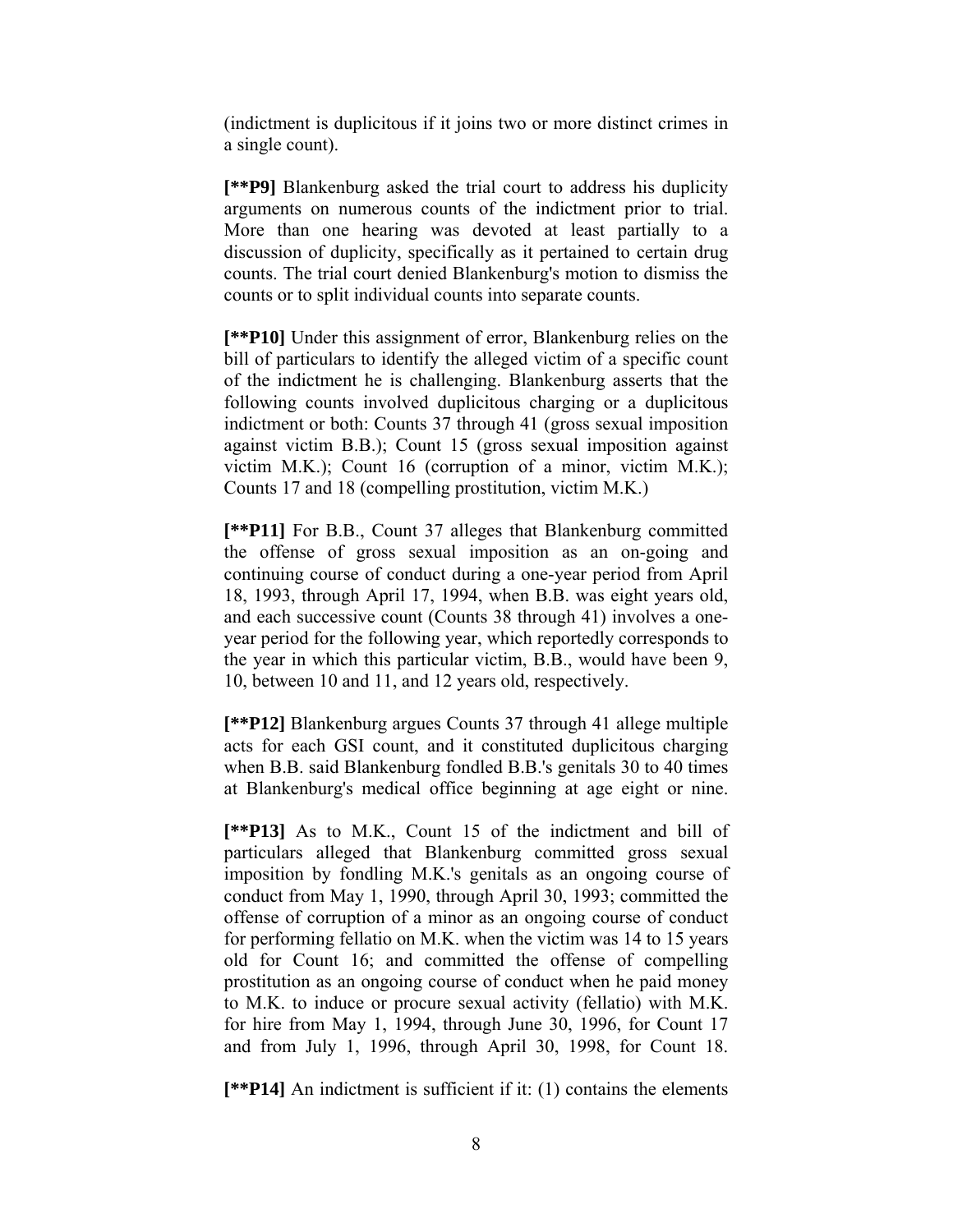of the charged offense, (2) gives the defendant adequate notice of the charges, and (3) protects the defendant against double jeopardy. *See Hamling v. United States*, 418 U.S. 87, 117-118, 94 S.Ct. 2887, 41 L. Ed. 2d 590 (1974).

**[\*\*P15]** R.C. 2941.03(E) provides, in part, that an indictment is sufficient if it can be understood from the indictment "that the offense was committed at some time prior to the time of finding of the indictment." Each count of the indictment must contain, in substance, "a statement that the accused has committed some public offense therein specified." R.C. 2941.05.

**[\*\*P16]** The applicable version of R.C. 2941.04 states, in part, that an indictment may charge two or more different offenses connected together in their commission, or different statements of the same offense, or two or more different offenses of the same class of crimes, under separate counts, and if two or more indictments are filed in such cases the court may order them to be consolidated.

**[\*\*P17]** An indictment is valid even if it states the time imperfectly or omits the time where the time is not an essential element of the offense. R.C. 2941.08(B) and (C). Other defects in the indictment do not render it invalid where they "do not tend to prejudice the substantial rights of the defendant upon the merits." R.C. 2941.08(K).

**[\*\*P18]** Crim.R. 8(A) provides that two or more offenses may be charged in the same indictment or complaint in a separate count for each offense if the offenses charged, whether felonies or misdemeanors or both, are of the same or similar character or are based on the same act or transaction, or are based on two or more acts or transactions connected together or constituting parts of a common scheme or plan, or are part of a course of criminal conduct.

**[\*\*P19]** According to R.C. 2941.28,

No indictment or information shall be quashed, set aside, or dismissed for any of the following defects:

(A) That there is a misjoinder of the parties accused;

(B) That there is a misjoinder of the offenses charged in the indictment or information, or duplicity therein;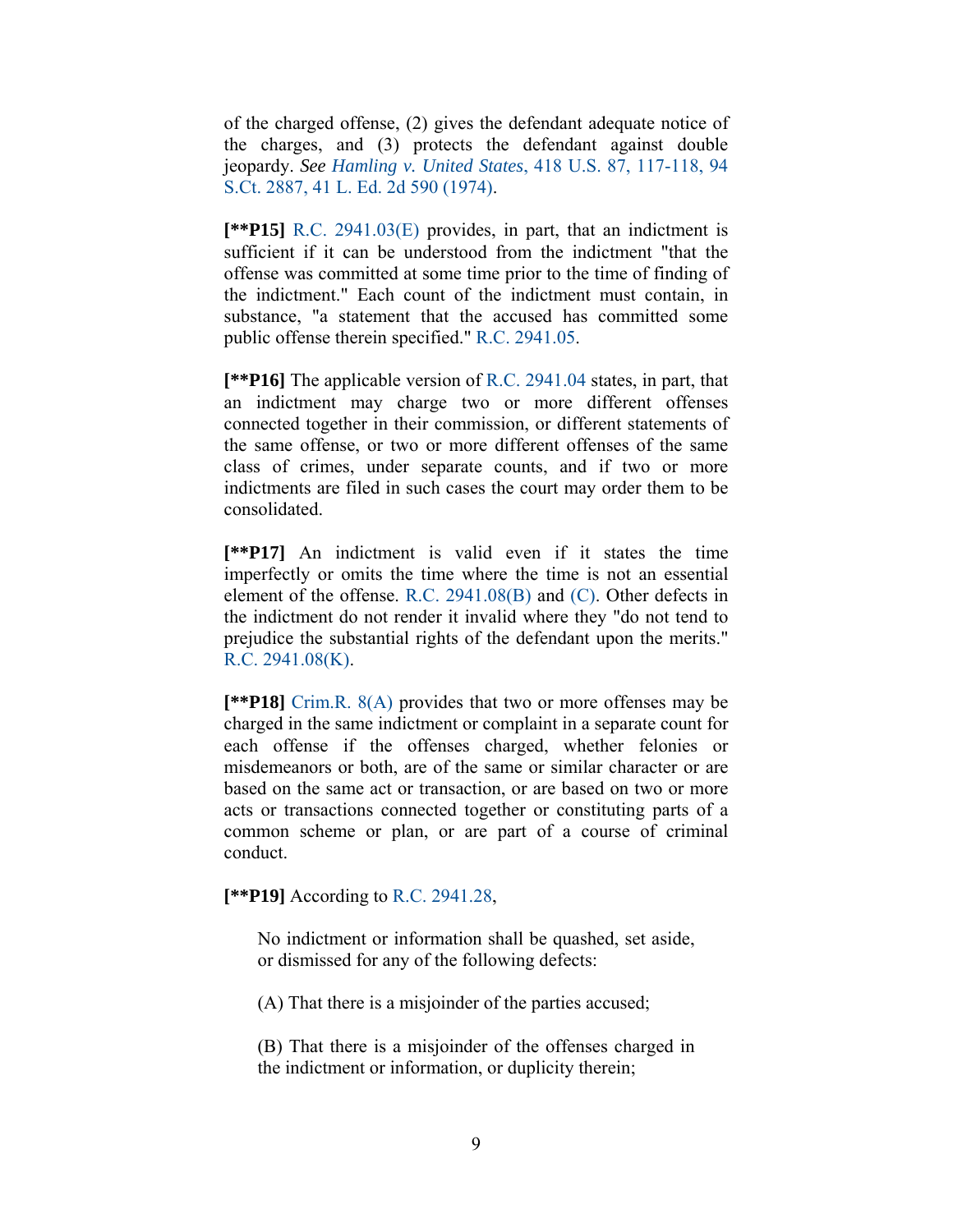(C) That any uncertainty exists therein.

If the court is of the opinion that either defect referred to in division (A) or (B) of this section exists in any indictment or information, it may sever such indictment or information into separate indictments or informations or into separate counts.

If the court is of the opinion that the defect referred to in division (C) of this section exists in the indictment or information, it may order the indictment or information amended to cure such defect, provided no change is made in the name or identity of the crime charged.

**[\*\*P20]** We have thoroughly reviewed the record with reference to Blankenburg's specific arguments and found none of them well taken. First, we note this case involves a continuing course of conduct charged as separate offenses differentiated by certain time frames. As noted below, Ohio courts have permitted course of conduct prosecutions in cases involving multiple acts of sexual abuse perpetrated against child victims. The counts at issue here involve allegations of conduct toward victims who were children or teenagers when the alleged acts occurred several years ago.

**[\*\*P21]** Where crimes alleged in the indictment constitute sexual offenses against children, they need not state with specificity the dates of the alleged abuse, so long as the state establishes that the offense was committed within the time frame alleged. *See State v. Wagers*, 12th Dist. No. CA2009-06-018, 2010 Ohio 2311, ¶17-18.

**[\*\*P22]** We do not share the concerns expressed about jury unanimity. Where an indictment alleges that a child victim was molested intermittently within a specified time period even though the exact date of each molestation is unknown, the jury must either believe or disbelieve the victim's testimony that the pattern of conduct occurred. *See State v. Ambrosia*, 67 Ohio App.3d 552, 587 N.E.2d 892 (6th Dist.1990).

**[\*\*P23]** While some of the separate acts might have been separately charged, the possibility of but one conviction rather than many was to the accused's advantage. *See State v. Nebe*, 26 Ohio Law Abs. 581, 1937 WL 2412 (8th Dist.1937).

**[\*\*P24]** In *State v. Chaney*, 3rd Dist. No.13-07-30, 2008 Ohio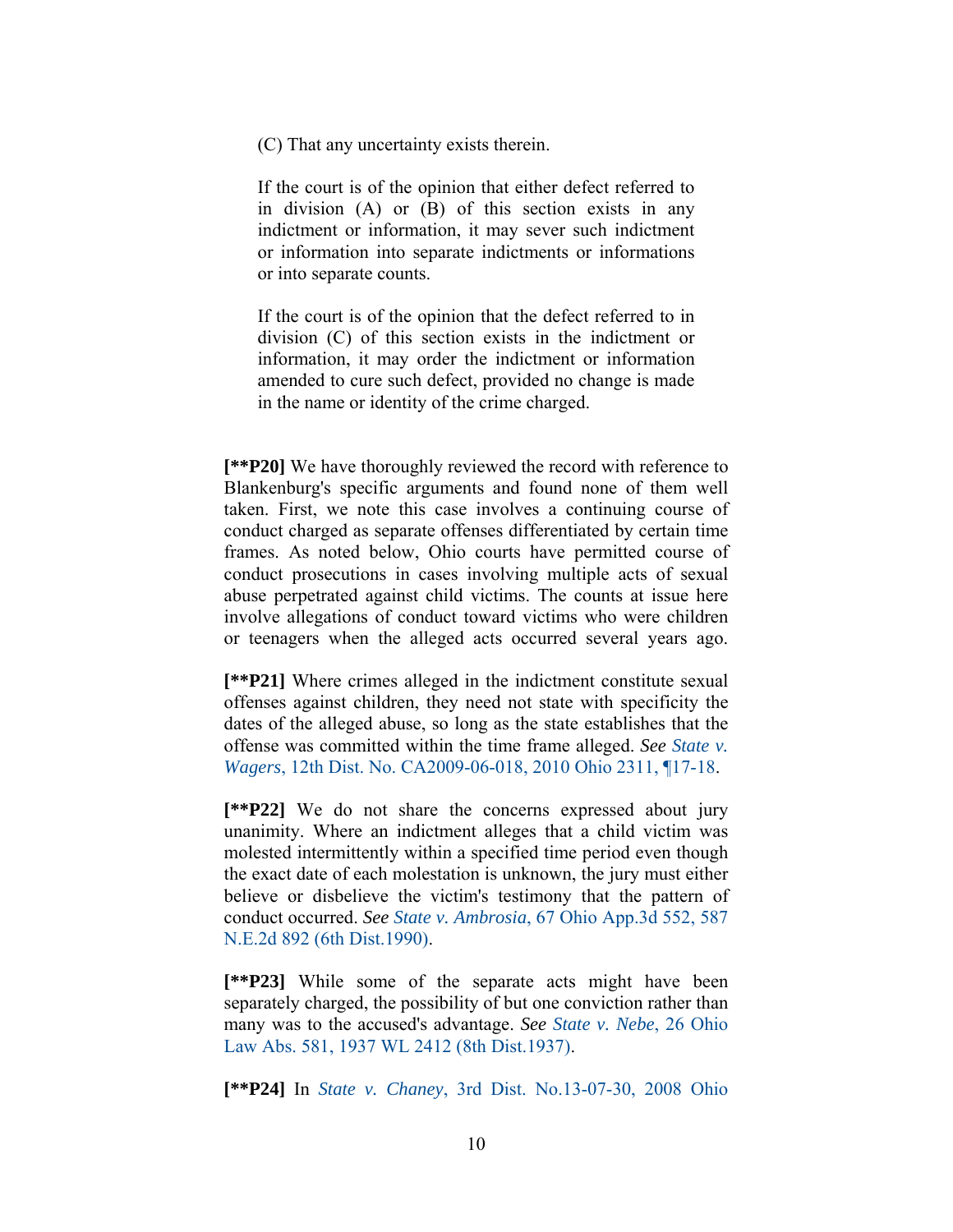3507, the Third Appellate District upheld a conviction for two rape counts and one GSI count, where it was alleged that the accused engaged in a course of conduct beginning in September 1995 through September 2002, and the victim testified that she was touched inappropriately when she was a minor every day except weekends when her mother wasn't home, and after they moved, the accused engaged in cunnilingus several times.

**[\*\*P25]** This court affirmed a conviction in which the accused was charged with four counts of felonious assault and those four counts were based upon numerous acts and omissions perpetrated against her children over the course of years. *State v. Cooper*, 139 Ohio App.3d 149, 743 N.E.2d 427 (12th Dist.2000).

**[\*\*P26]** The Fifth Appellate District in *State v. Michael*, 5th Dist. No. 10APO90034, 2011 Ohio 2691, affirmed a conviction in which two counts of rape were charged as a continuing course of conduct and encompassed a particular time period, spanning from when the victim was ten years old until the abuse was disclosed and the accused was arrested.

**[\*\*P27]** The Eighth Appellate District upheld a conviction where the accused was charged with three counts of rape and three counts of GSI for abusing two girls separately and repeatedly over a fouryear period; one victim testified she was raped approximately two out of every five school days and at every place the family resided. *State v. Bruce*, 8th Dist. No. 92016, 2009 Ohio 6214, appeal not allowed, 125 Ohio St. 3d 1441, 2010 Ohio 2212, 927 N.E.2d 12, appeal not allowed, 129 Ohio St. 3d 1478, 2011 Ohio 4751, 953 N.E.2d 843.

**[\*\*P28]** We agree with the reasoning of the Third Appellate District in *State v. Heft*, 3rd Dist. No. 8-09-08, 2009 Ohio 5908, appeal not allowed, 124 Ohio St. 3d 1508, 2010 Ohio 799, 922 N.E.2d 970, which found no double jeopardy issues when the defendant's indictment - as is the case here - differentiated the counts by the type of offense alleged and the time period, and as such, the accused was protected against a subsequent prosecution for the same conduct.

**[\*\*P29]** In the case at bar, Blankenburg was charged with one offense per count of gross sexual imposition of B.B. as an ongoing course of conduct during a specific and separate time frame for the five counts. He was charged with one offense of gross sexual imposition as an ongoing course of conduct during a specific time frame for fondling M.K.'s genitalia, one offense of corruption of a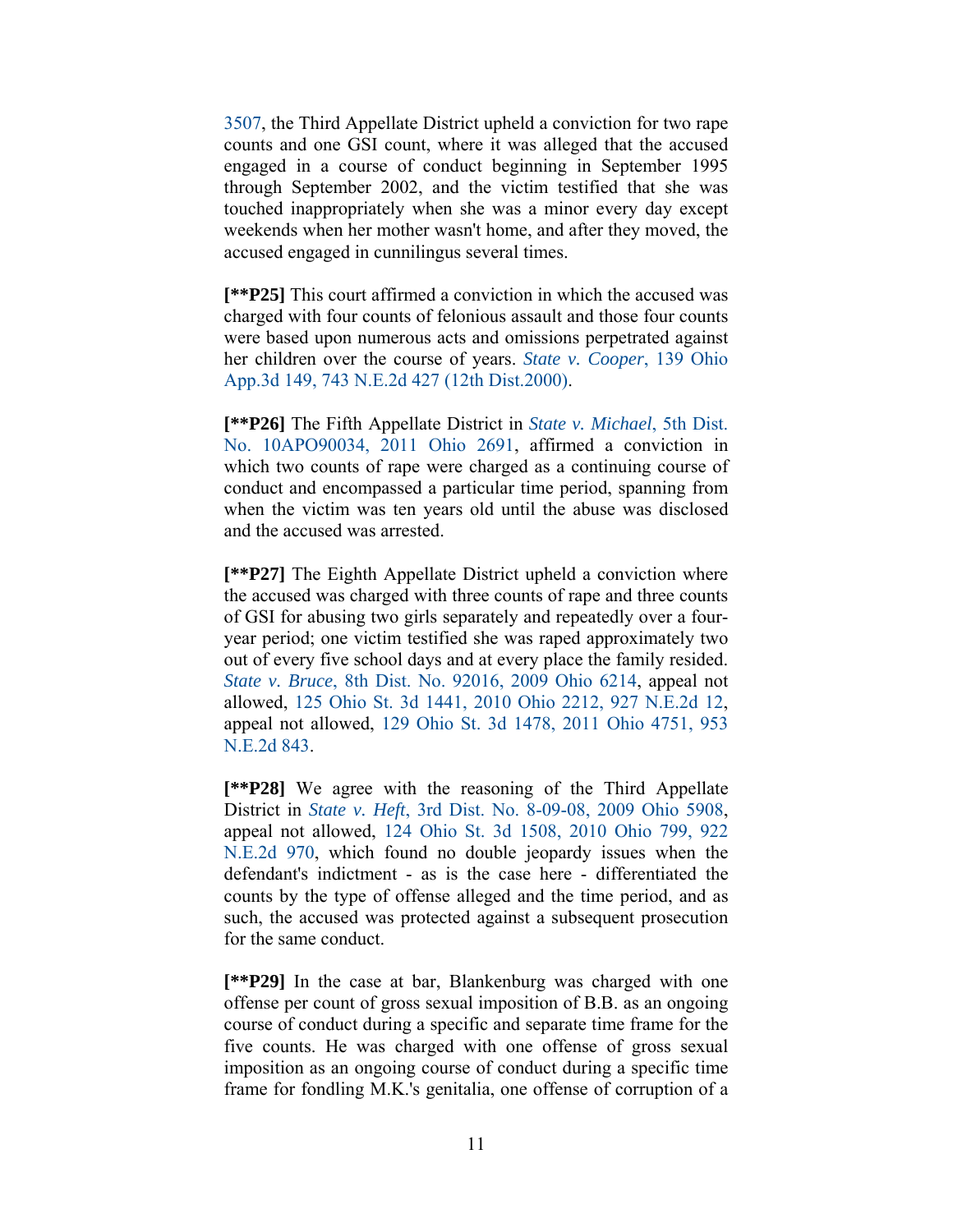minor for performing fellatio on M.K. as an ongoing course of conduct during a specific time frame, and one offense each of compelling prostitution as an ongoing course of conduct for a specific and separate time frame for two separate counts of procuring sexual activity with M.K for hire.

**[\*\*P30]** This case involved the difficulties presented when adults must recall acts of sexual abuse that occurred when they were minors. In many cases involving child sexual abuse, child victims are simply unable to remember exact dates and times, particularly where the crimes involved a repeated course of conduct over an extended period of time. *State v. Barnes*, 12th Dist. No. CA2010- 06-009, 2011 Ohio 5226. However, the victims in the case at bar offered testimony of conduct as indicated by the grand jury indictment and within the time frames as reflected by the indictment.

**[\*\*P31]** We are persuaded by the cases cited above that the manner in which these specific counts were charged, and the evidence that was offered, did not constitute error. Therefore, we decline to follow as too dissimilar *State v. Jackson*, 8th Dist. No. 95920, 2011 Ohio 5920.

**[\*\*P32]** In *Jackson*, the defendant's convictions for child endangering and domestic violence were vacated when four distinct acts of physical abuse - punching a child, beating the child with a belt, burning him with a fork, and pushing the child out of the car -formed the basis of an indictment for felonious assault, domestic violence, and two counts of child endangering. *Id.* The *Jackson* court found the indictment did not apprise the defendant of what occurrences formed the basis of the charges and the jury reportedly had no idea which charge referred to which act. *Id.* Conversely, Blankenburg's indictment and the evidence admitted on the challenged counts presented no such impediment as each particular count involved instances of identical conduct.

**[\*\*P33]** After reviewing the indictment and the record at trial, we are not convinced the manner in which Blankenburg was indicted or the evidence that was presented at trial prejudiced Blankenburg, and further, do not find the indictment or evidence failed to give him notice of the nature of the charges against him, resulted in an inadequate trial record to protect against subsequent prosecution for the same offense, violated Crim.R. 8, presented the risk that the jury may have convicted him by a nonunanimous verdict, or violated a right to have the grand jury determine the charge.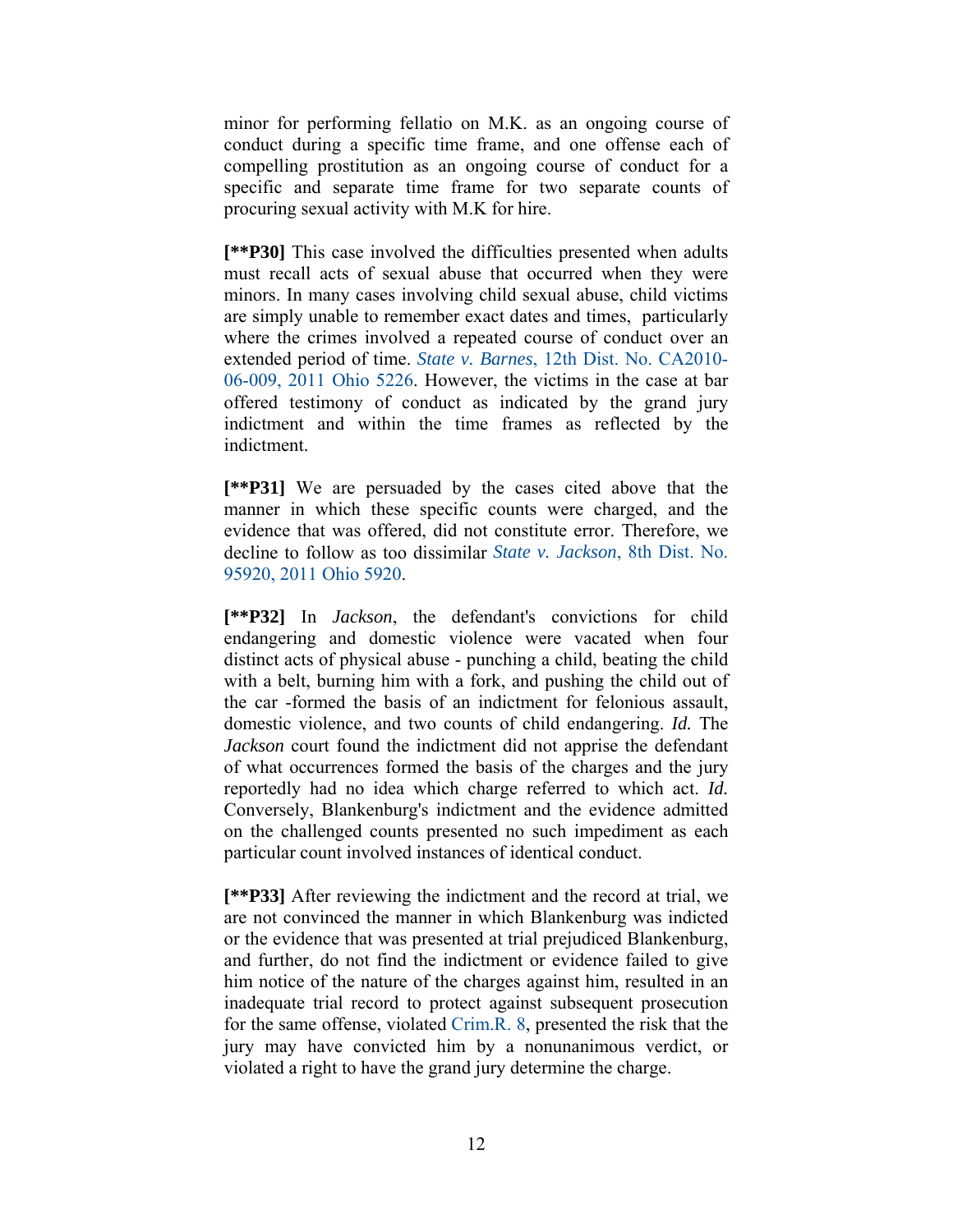**[\*\*P34]** Blankenburg's first assignment of error is overruled.

#### *Blankenburg I*, *supra*.

 When a state court decides on the merits a federal constitutional claim later presented to a federal habeas court, the federal court must defer to the state court decision unless that decision is contrary to or an objectively unreasonable application of clearly established precedent of the United States Supreme Court. 28 U.S.C. § 2254(d)(1); *Harrington v. Richter*, 562 U.S. 86, 131 S. Ct. 770, 785 (2011); *Brown v. Payton*, 544 U.S. 133, 140 (2005); *Bell v. Cone*, 535 U.S. 685, 693-94 (2002); *Williams (Terry) v. Taylor*, 529 U.S. 362, 379 (2000).

 Where there has been one reasoned state court judgment rejecting a federal claim, there is a rebuttable presumption that later unexplained orders upholding the judgment or rejecting the same claim rest on the same ground. *Ylst v. Nunnemaker*, 501 U.S. 797 (1991). The district court must look at the last state court disposition providing reasons for the decision. *Joseph v. Coyle*, 469 F.3d 441, 450 (6<sup>th</sup> Cir. 2006); *Couch v. Jabe*, 951 F.2d 94, 96 (6<sup>th</sup> Cir. 1991). A state court's noncommittal denial of review is not controlling. *McBee v. Abramajtys*, 929 F.2d 264, 267 (6<sup>th</sup>) Cir. 1991). The last reasoned opinion on the relevant issues is *Blankenburg I*.

 In this case Petitioner asserts "[a] close reading of the court's decision, however, reveals that it failed to adjudicate Blankenburg's specific due process and double jeopardy claims." He adds:

> None of the cases addressed Blankenburg's due-process claim that litigating 'an unspecified number of incidents' per count deprived him of any notice of those incidents and precluded a meaningful defense. [Doc. 8, PAGEID313-318.]

> And none of the cases addressed Blankenburg's double-jeopardy claim that it would be impossible to plead double jeopardy in a future proceeding to bar a prosecution and punishment for the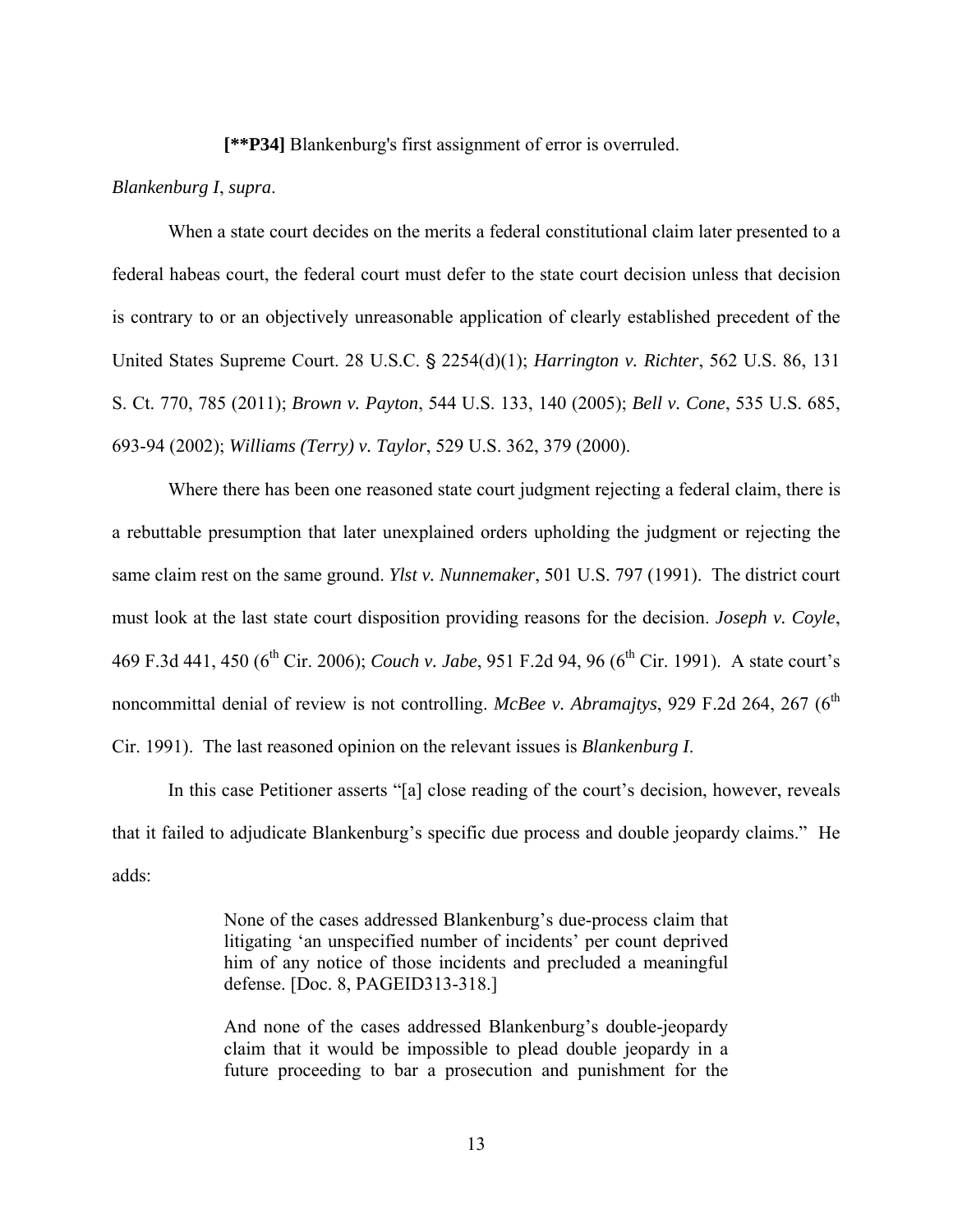same offense when the instant case involved convictions for 'unspecified incidents'. [Id.]

(Traverse, ECF No. 16, PageID 3229.)

 The Warden has not had an opportunity to respond to this argument because the argument is made in the Traverse and habeas corpus pleading does not anticipate such a response.

 The Court finds Petitioner's argument is not well taken. The argument depends on the Twelfth District's citation of cases which, Petitioner says, do not address his fair notice and double jeopardy claims. The question, however, about whether a state court had decided a matter on the merits does not depend on whether the cases it cites are in point on the issues raised by an appellant.

 A state court decision can constitute an "adjudication on the merits" entitled to deference under 28 U. S.C. § 2254(d)(1) even if the state court does not explicitly refer to the federal claim or to relevant federal case law. In *Harrington v. Richter*, 562 U.S. 86 (2011), the Supreme Court held:

> By its terms § 2254(d) bars relitigation of any claim "adjudicated on the merits" in state court, subject only to the exceptions in §§  $2254(d)(1)$  and  $(d)(2)$ . There is no text in the statute requiring a statement of reasons. The statute refers only to a "decision," which resulted from an "adjudication." As every Court of Appeals to consider the issue has recognized, determining whether a state court's decision resulted from an unreasonable legal or factual conclusion does not require that there be an opinion from the state court explaining the state court's reasoning. *See Chadwick v. Janecka*, 312 F.3d 597, 605-606 (CA3 2002); *Wright v. Secretary for Dept. of Corrections*, 278 F.3d 1245, 1253-1254 (CA11 2002); *Sellan v. Kuhlman*, 261 F.3d 303, 311-312 (CA2 2001); *Bell v. Jarvis*, 236 F.3d 149, 158-162 (CA4 2000) (en banc); *Harris v. Stovall,* 212 F.3d 940, 943, n. 1 (CA6 2000); *Aycox v. Lytle,* 196 F.3d 1174, 1177-1178 (CA10 1999); *James v. Bowersox*, 187 F.3d 866, 869 (CA8 1999). And as this Court has observed, a state court need not cite or even be aware of our cases under § 2254(d). *Early v. Packer*, 537 U.S. 3, 8, 123 S. Ct. 362, 154 L. Ed. 2d 263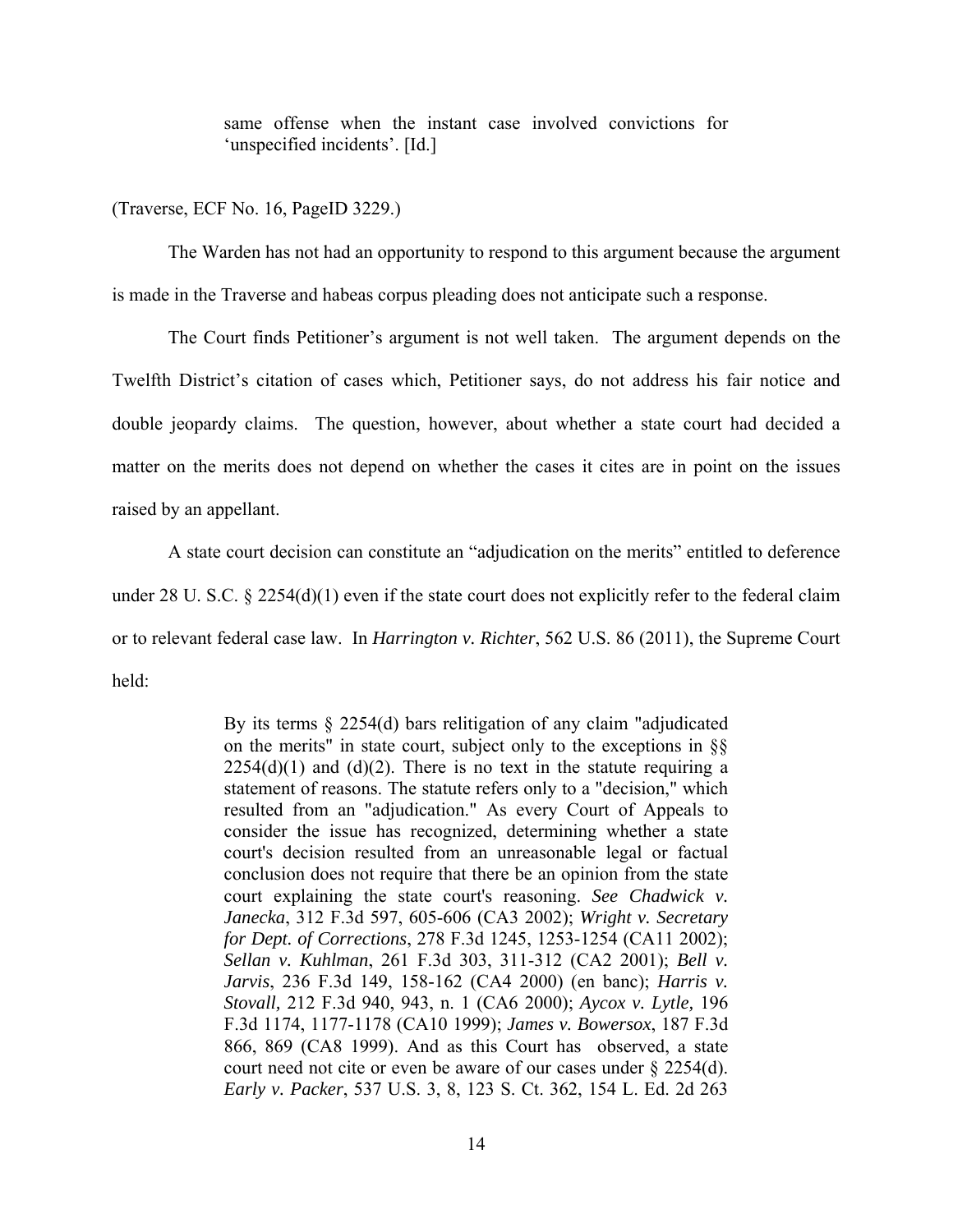(2002) (per curiam). Where a state court's decision is unaccompanied by an explanation, the habeas petitioner's burden still must be met by showing there was no reasonable basis for the state court to deny relief. This is so whether or not the state court reveals which of the elements in a multipart claim it found insufficient, for § 2254(d) applies when a "claim," not a component of one, has been adjudicated.

*Id.* at 784. "This Court now holds and reconfirms that  $\S$  2254(d) does not require a state court to give reasons before its decisions can be deemed to have been 'adjudicated on the merits.'" *Id.* at 785. "When a federal claim has been presented to a state court and the state court has denied relief, it may be presumed that the state court adjudicated the claim on the merits in the absence of any indication or state-law procedural principles to the contrary.*" Brown v. Bobby*, 656 F.3d 325, 329 (6th Cir. 2011), *quoting Harrington*,131 S. Ct. at 784-85. When the state court is silent as to its reasoning in denying a claim, "a habeas court must determine what arguments or theories supported or . . . could have supported the state court's decision." *Walker v. McQuiggan*, 656 F.3d 311, 318 (6th Cir. 2011), vacated on other *grounds Howes v. Walker*, 132 S. Ct. 2741, 183 L. Ed. 2d 32 (2012), *quoting Harrington*, 131 S. Ct. at 786. When the state court gives no explanation of its decision, "a habeas petitioner may meet his or her burden 'by showing there was no reasonable basis for the state court to deny relief.'*" Carter v. Mitchell*, 693 F.3d 555, 562 (6th Cir. 2012), *quoting Harrington v. Richter*, 562 U.S. 86, 131 S. Ct. 770, 784 (2011); *Moore v. Mitchell*, 708 F.3d 760, 776-77 ( $6<sup>th</sup>$  Cir. 2013). When a state court rules against a defendant in an opinion that rejects some of the defendant's claims but does not expressly address a federal claim, a federal habeas court must presume, subject to rebuttal, that the federal claim was adjudicated on the merits. *Johnson v. Williams*, 568 U.S. 289 (2013).

 In his Brief on appeal, Blankenburg's First Assignment of Error asserted that his "constitutional rights were violated by a duplicitous indictment and by duplicitous charging."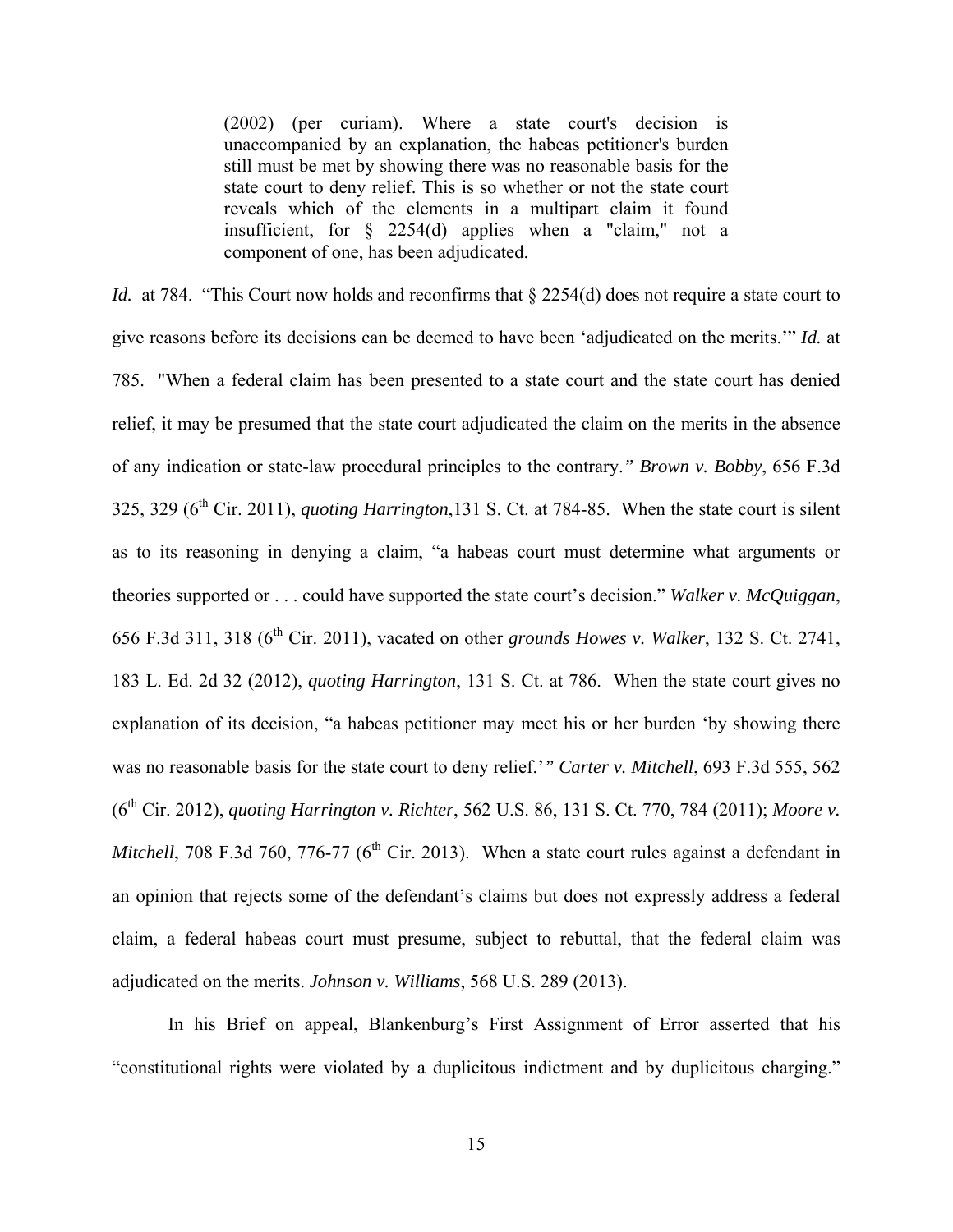(SCR, ECF No. 8, PageID 136.) He argued that assignment of error in terms of Ohio Criminal Rule 8(A), the Sixth and Fifth Amendments to the United States Constitution, Article I, §§ 5 and 10 of the Ohio Constitution, and ten cited cases, one from a federal district court in New York, three older Ohio cases, two cases from Arizona, and one case each from Maryland, New York, New Hampshire, and Rhode Island. *Id.* 

 In deciding the first assignment of error, the Twelfth District understood it had multiple federal and state law claims combined in this one assignment. Its very first case citation is to *United States v. Murray*, 618 F.2d 892 ( $2<sup>nd</sup>$  Cir. 1980), on the definition of a duplicitous indictment. *Blankenburg I* at ¶ 8. For the sufficiency requirements for an indictment, it cites *Hamling v. United States*, 418 U.S. 87, 117-118 (1974). Finally, at **[33, it expressly ruled on the** fair notice and double jeopardy claims.

 Therefore, Petitioner has not overcome the presumption that that Twelfth District decided his federal constitutional claims on the merits. That court's opinion is therefore entitled to deference under the Antiterrorism and Effective Death Penalty Act of 1996 (Pub. L. No 104-132, 110 Stat. 1214)(the "AEDPA").

 This Court looks, then, to Petitioner's Traverse for an argument about how the Twelfth District's decision is contrary to or an objectively unreasonable application of clearly established Supreme Court precedent. Blankenburg emphasizes he is not raising a claim under *Valentine v. Konteh*, 395 F.3d 626, 631 ( $6<sup>th</sup>$  Cir. 2005)(Traverse, ECF No. 16, PageID 3230). He is certainly correct that the problem with the indictment in *Valentine* – multiple "carbon copy" counts with a wide time frame but charging separate offenses – is not present here.

Blankenburg argues that

[T]he clearly established federal law provides i) that a defendant is entitled to due-process notice of a specific charge to afford him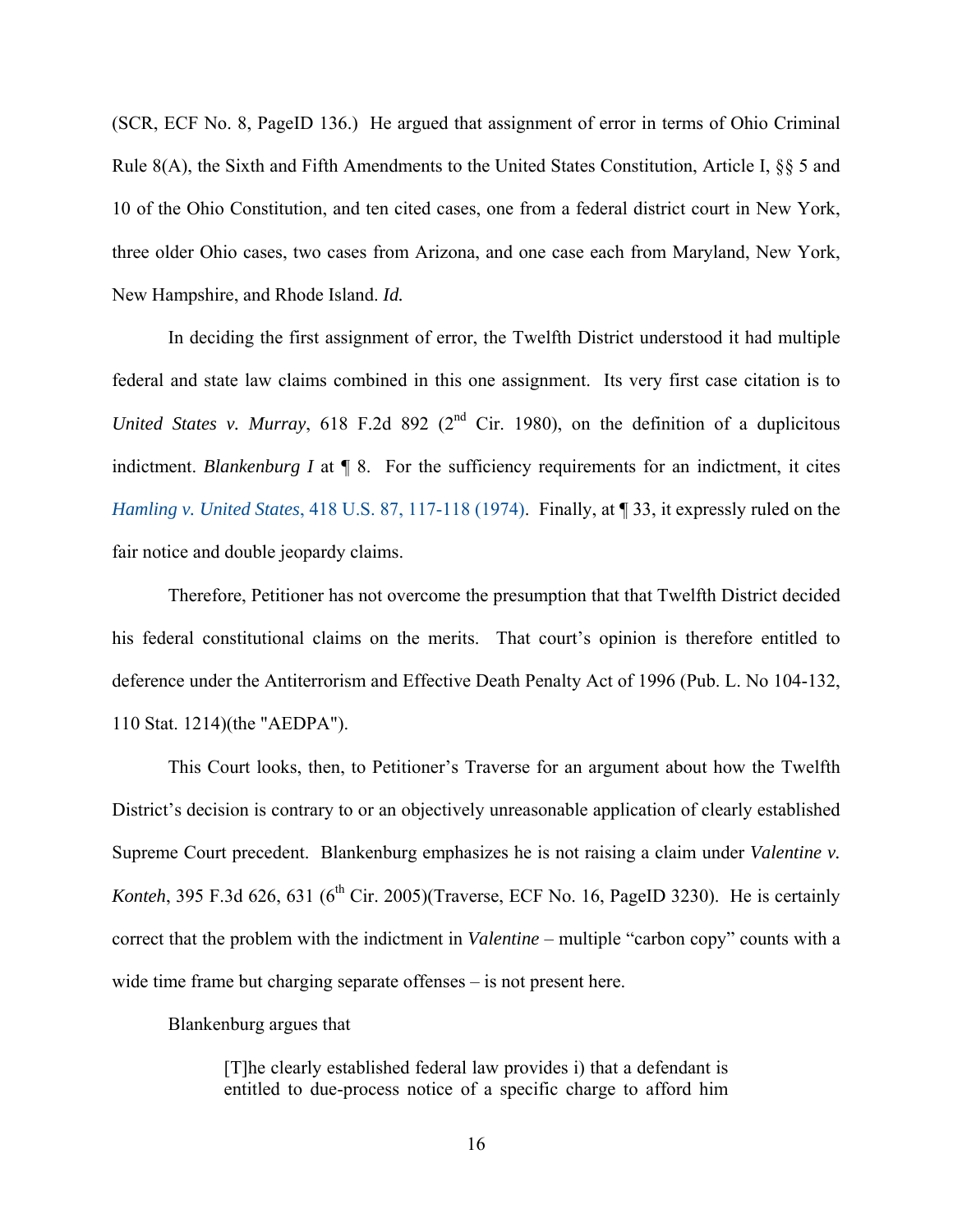with a meaningful chance to defend, and ii) without sufficient notice of the specific charge, a defendant is deprived of his right to invoke double jeopardy in a future proceeding to bar multiple prosecutions or punishments for the same offense.

(Traverse, ECF No. 16, PageID 3232.) He recognizes that these are general standards and as such, to prevail, he must show that their application by the Twelfth District was so unreasonable as to be "beyond any possibility for fairminded disagreement." *Id.,* citing *Thomas v. Heidle*, 615 Fed. Appx. 271, 279 ( $6<sup>th</sup>$  Cir. 2015). To the same effect, see *White v. Wheeler*, 577 U.S. 136 S. Ct. 456, 193 L. Ed. 2d 384 (2015)(per curiam), quoting *White v. Woodall*, 572 U.S. \_\_\_, 134 S. Ct. 1697, 188 L. Ed. 2d 698 (2014), quoting *Harrington v. Richter*, 562 U.S. 86, 103 (2011).

Having set out this standard, Blankenburg fails to meet it.

He first urges that the indictment and bill of particulars "combined specific-act and course-of-conduct language within single counts." (Traverse, ECF No. 16, PageID 3232, citing the Indictment, ECF No. 8, PageID 23, 24, 28, 40, 44, and 45.) But at the first-cited page, Count 15 alleges Blankenburg engaged in a course of conduct for the three-year period May 1, 1990, through April 30, 1993, which constituted gross sexual imposition. It does not allege a specific act, but only a course of conduct including ongoing acts of sexual contact. At the other end of the indictment counts complained of, Count 41 on PageID 45 alleges "an ongoing course of criminal conduct" involving "repeated instances" of sexual contact. It also does not charge a criminal offense involving a specific act.

In upholding this pleading against his first assignment of error, Blankenburg argues the Twelfth District "applied the sufficient-notice law in an unreasonable manner" because "[it] is impossible to defend against 'unspecified' incidents." (Traverse, ECF No. 16, PageID 3233.) In essence Blankenburg is arguing that prosecution on a course of conduct count of an indictment is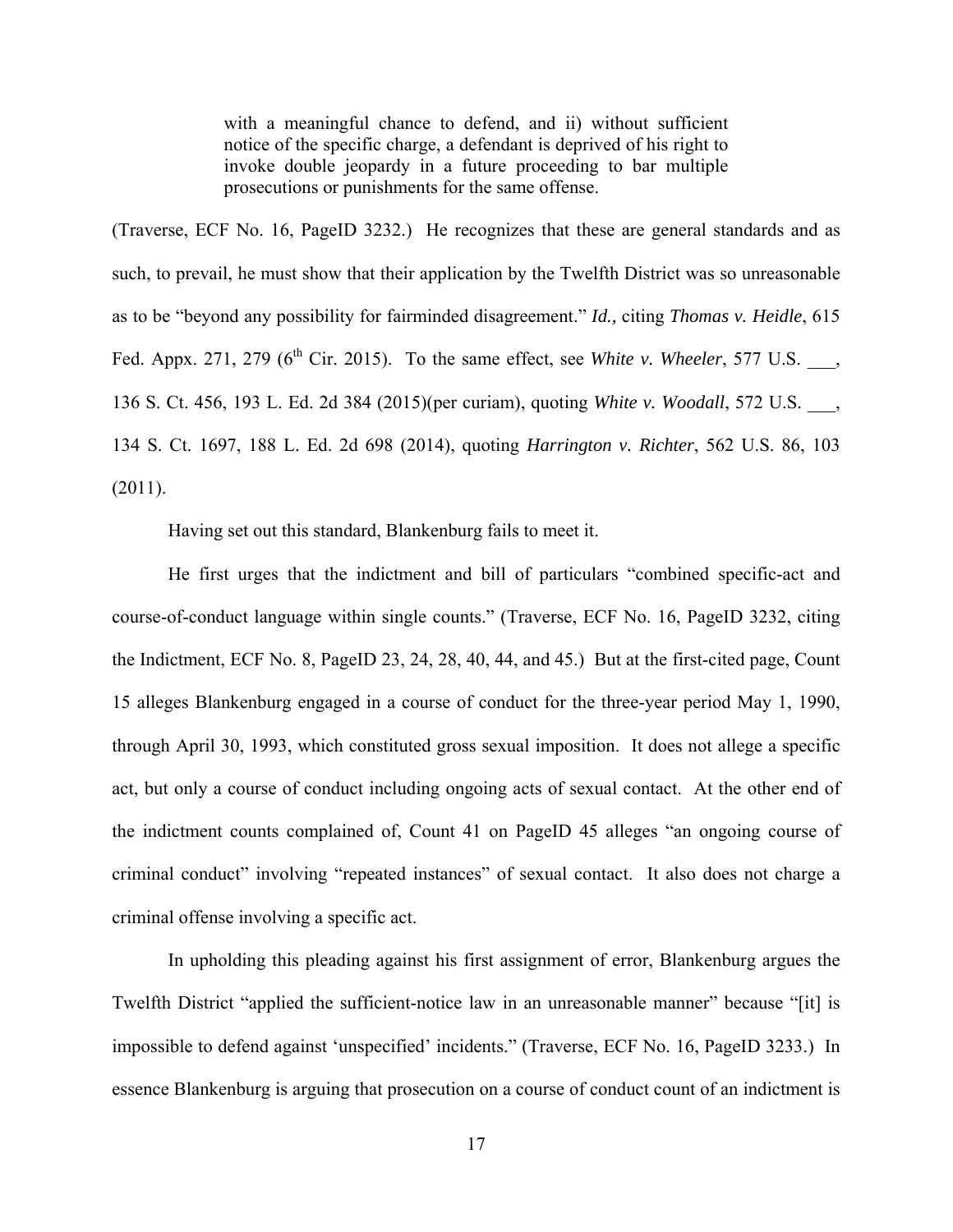per se unconstitutional. But where is that proposition in clearly established Supreme Court precedent? Blankenburg relies on *Jackson v. Virginia*, 443 U.S. 307 (1979); *Cole v. Arkansas*, 333 U.S. 196 (1948); *In re Oliver*, 333 U.S. 257 (1948); *Price v. Georgia*, 398 U.S. 323 (1970); *Abney v. United States*, 431 U.S. 651 (1977); *United States v. Dixon*, 509 U.S. 688 (1993); and *Hamling v. United States*, 418 U.S. 87 (1974)(Traverse, ECF No. 16, PageID 3234-35).

The holding in *Jackson*, as is well known, is that lack of evidence at trial which could have persuaded a reasonable factfinder beyond a reasonable doubt states a due process claim cognizable in habeas corpus. As a matter of dictum, Justice Stewart noted "a broader premise that has never been doubted in our constitutional system: that a person cannot incur the loss of liberty for an offense without notice and a meaningful opportunity to defend." But *Jackson* does not involve any holding by the Supreme Court on what notice is required.

Both Blankenburg and Justice Stewart in *Jackson* cite to *Cole v. Arkansas*, *supra.* There the defendants had been tried and convicted under § 2 of Act 193 of the 1943 Arkansas Legislature, but the Arkansas Supreme Court treated the case as having arisen under § 1 of that Act, despite the fact that information and the trial judge cited § 2. Justice Black wrote

> No principle of procedural due process is more clearly established than that notice of the specific charge, and a chance to be heard in a trial of the issues raised by that charge, if desired, are among the constitutional rights of every accused in a criminal proceeding in all courts, state or federal.

333 U.S. at 201. That general principle is of course well established, but the decision says nothing about whether a State can charge a course of conduct crime.

 Both Blankenburg and Justice Black cite to *In re Oliver*, *supra*, decided the same day as *Cole*. *Oliver* is a famous contempt of court case. Oliver was sentenced for contempt for having lied to a Michigan judge sitting as if a one-man grand jury on the basis of non-conformity of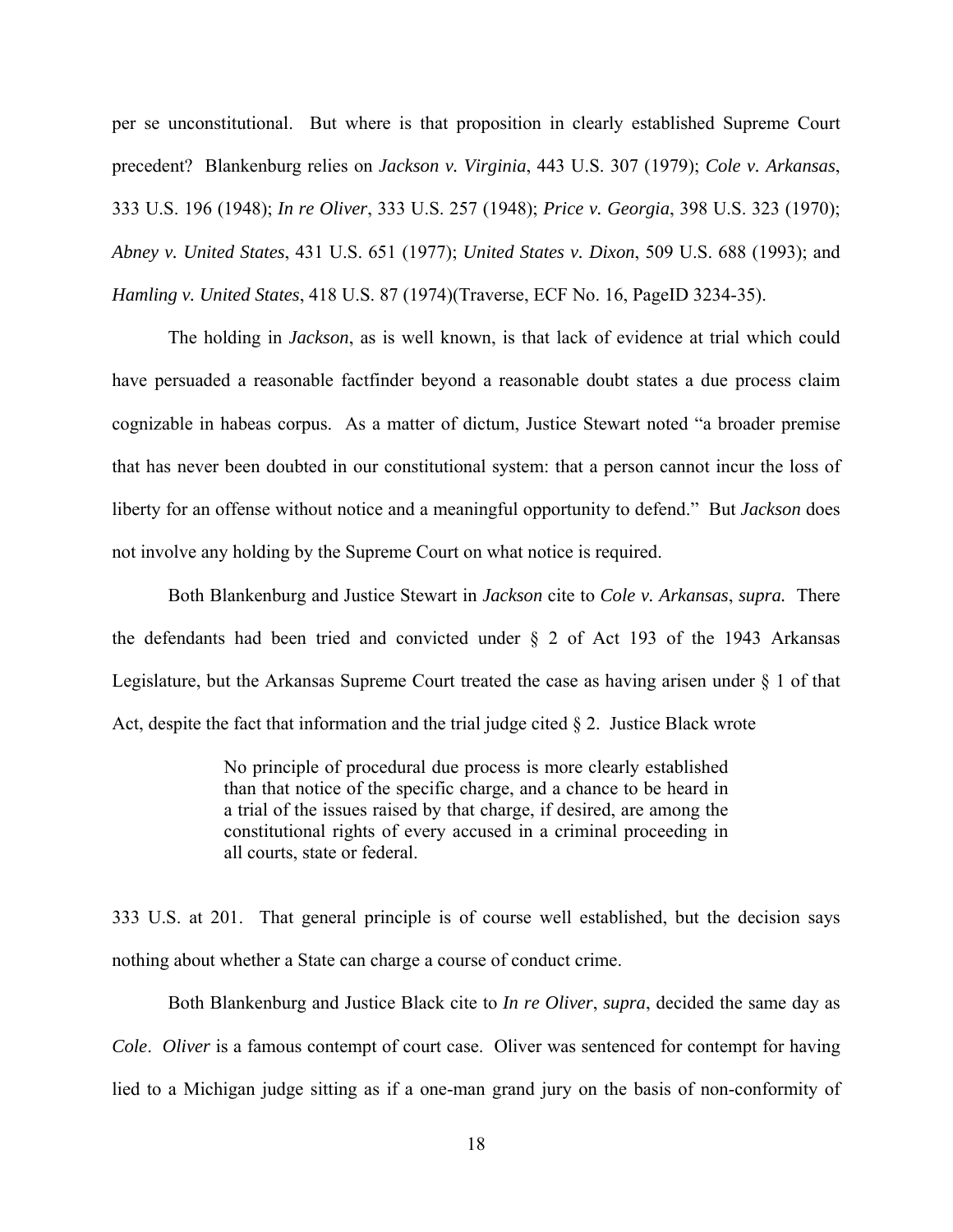Oliver's testimony with that of at least one other witness. The judge believed the other witness and, without disclosing his testimony to Oliver, sentenced Oliver to sixty days in jail for contempt. With appropriate references to abolition of the Court of Star Chamber, the Supreme Court held that Oliver could not be tried in secret. That is clearly established. But nothing in *Oliver* speaks to the required contents of indictments.

 In *Price v. Georgia*, 398 U.S. 323 (1970), a man was tried and acquitted of murder, but convicted of the lesser included offense of voluntary manslaughter. When the manslaughter conviction was reversed because of an erroneous jury instruction, the State attempted a retrial on the murder charge, which the Supreme Court held was barred by res judicata. The original indictment charged an act of murder; there was no issue about course of conduct language.

 In *Abney v. United States*, 431 U.S. 651 (1977), the court held that denial of a motion to dismiss an indictment on Double Jeopardy grounds before a second trial was an appealable final order under 28 U.S.C. § 1291 because the Double Jeopardy Clause protects against a second trial, not just a second conviction. The indictment charged two offenses – conspiracy and attempt – in one count and the defendants were convicted. The convictions were reversed on evidentiary grounds and the defendants pled double jeopardy in bar of a second trial. The Supreme Court held there was no Double Jeopardy bar to the retrial despite the wording of the indictment.

 In *United States v. Dixon*, 509 U.S. 688 (1993), the Court held that where a subsequent criminal prosecution requires proof of the same elements as had been used to prove a prior criminal contempt matter, the Double Jeopardy Clause proscribes the second prosecution, applying the test derived from *Blockburger v. United States*, 284 U.S. 299 (1932).

Finally, in *Hamling v. United States*, 418 U.S. 87 (1974), an obscenity case, the Court

19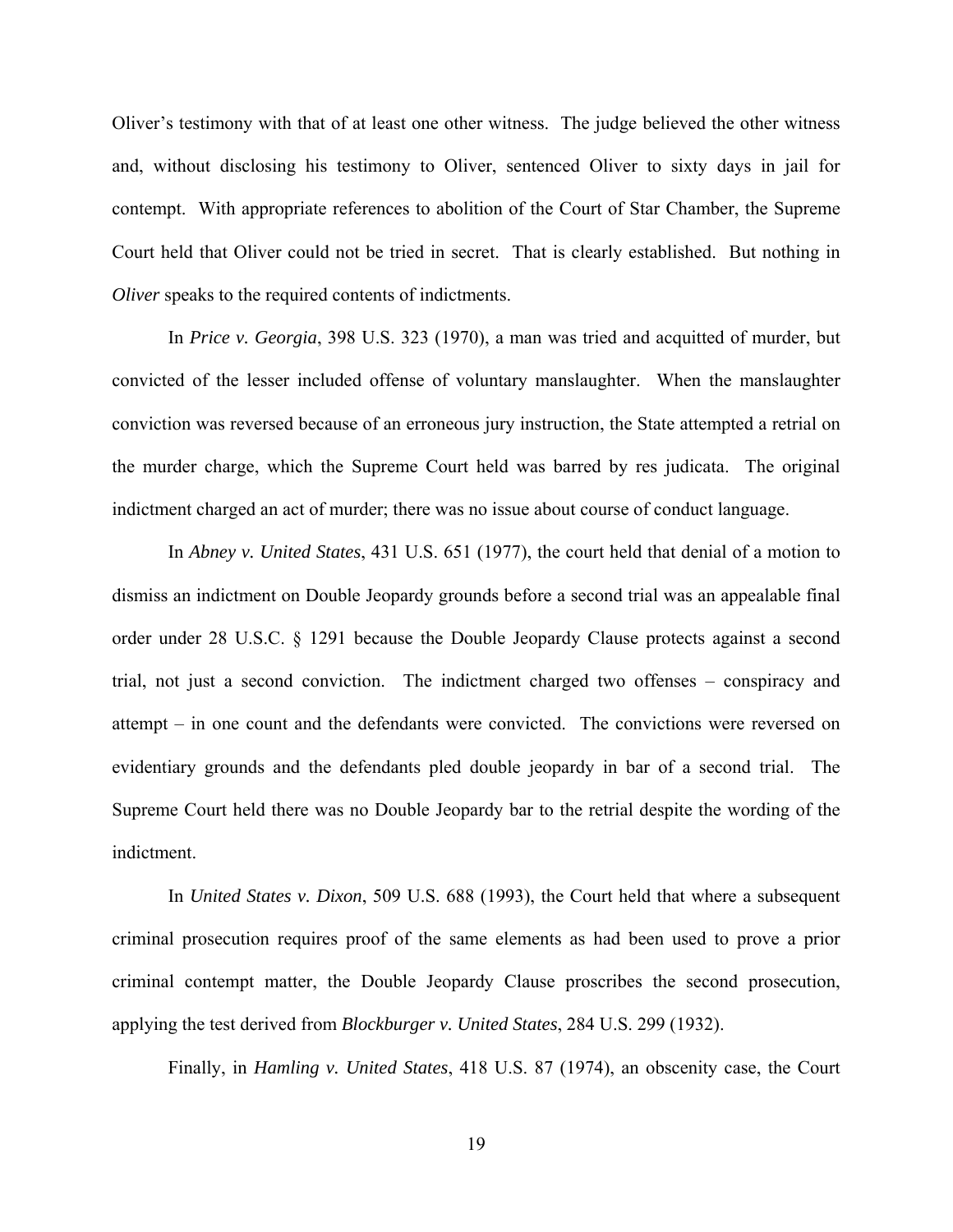upheld an indictment in the words of the statute, which had previously been held not to be unconstitutionally vague. On the fair notice question, the Court held that the language of the statute "must be accompanied with such a statement of the facts and circumstances as will inform the accused of the specific offense, coming under the general description, with which he is charged." 418 U.S. at 117-18, quoting *United States v. Hess*, 124 U.S. 483, 487 (1888). *Hess* was not a constitutional case, discussing what a State indictment must contain to satisfy the federal Constitution, but apparently based on federal criminal common law.

 In sum Blankenburg has not shown that charging course of conduct crimes limited to particular time periods, victims, and locations is unconstitutional under any of the precedent he cites.

 If this Court were to consider Blankenburg's arguments apart from Supreme Court precedent, it would not find them persuasive. Blankenburg was given notice of what he had to defend against, to wit, that over different periods of time he had engaged in courses of conduct with two different victims which involved specific sexual acts. The victims were named separately and the locations of the alleged offenses were specified. The Twelfth District noted that charging these offenses as course of conduct offenses was favorable to the defendant, as compared with charging the acts separately and subjecting him to punishment for each act of sexual abuse.

 The holding of the Twelfth District that sexual abuse of a minor offenses can be charged as a course of conduct is a holding on a question of Ohio law binding on this Court. Applying AEDPA deference to the constitutional portions of *Blankenburg I*, this Court concludes Blankenburg has not shown they were an objectively unreasonable application of Supreme Court precedent on either the fair notice or the Double Jeopardy basis.

20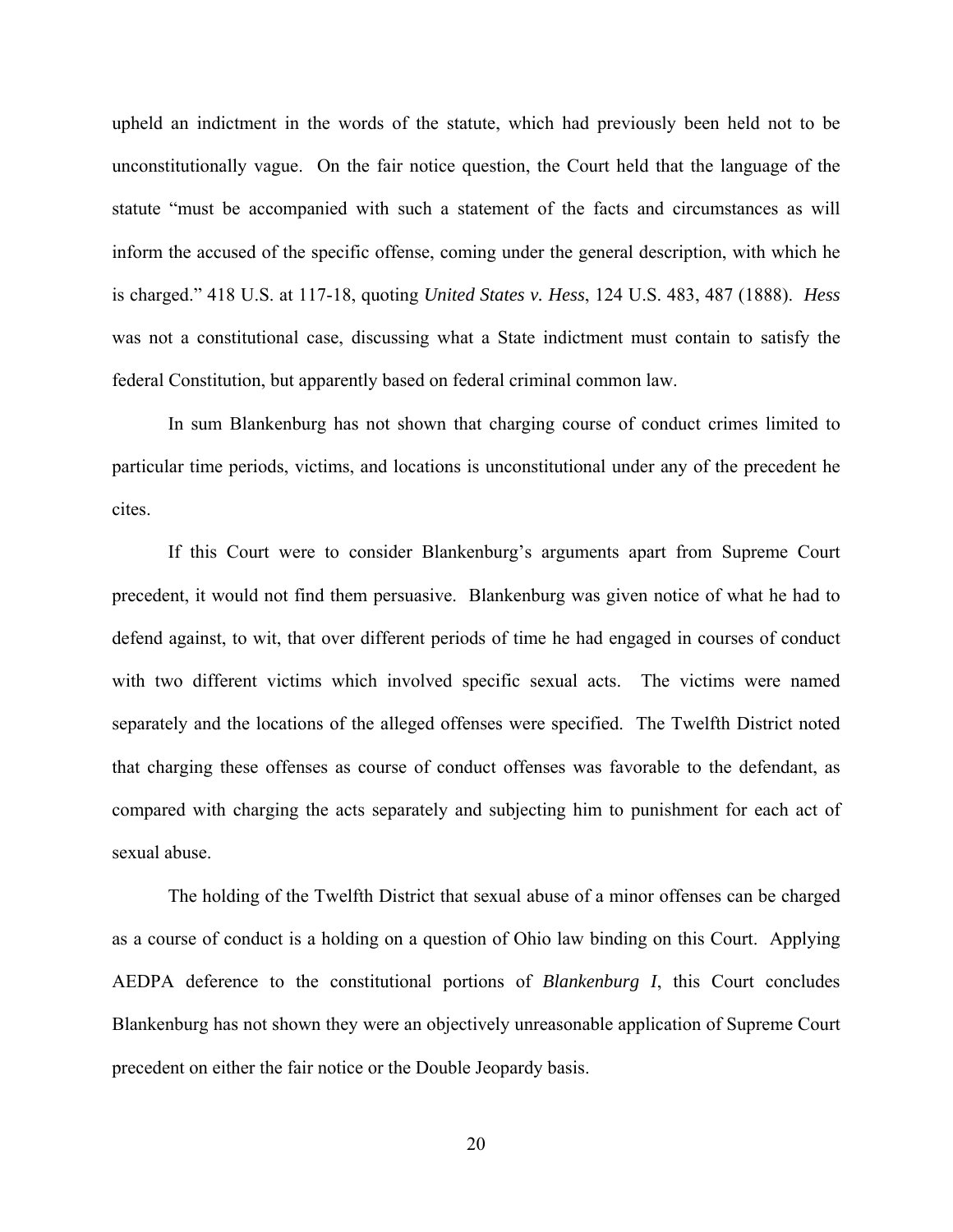#### **Ground Two: Juror Bias**

In his Second Ground for Relief, pleaded in ¶ 16 of the Petition, Blankenburg claims his right to a fair and impartial trial by jury was violated in three ways: by actual juror bias, by implied juror bias, and by deliberate juror concealment during voir dire.

#### **Cognizability**

 The Warden argues this Ground for Relief is not cognizable in habeas corpus. She asserts that defects in state post-conviction procedure cannot be reviewed in habeas, citing *Kirby v. Dutton*, 794 F.2d 245 (1986). She asserts the trial judge's crediting of the juror as against post-conviction witnesses is an exercise of discretion, not reviewable in habeas. And she claims Ohio R. Crim. P. 24 $(C)(9)$ , allowing a person to serve as a juror if the trial judge is satisfied with his or her impartiality, was applied here and its application may not be second-guessed by this Court (Return, ECF No. 9, PageID 3186-87).

 Blankenburg does not respond to these three assertions in his Traverse, but the Court finds them unpersuasive. Petitioner's claim here is that he was convicted by a jury which included a member who was actually biased against him. That claim arises directly under the Sixth Amendment which is applicable to the States by incorporation into the Fourteenth Amendment. *Duncan v. Louisiana*, 391 U.S. 145 (1968). Petitioner does not seek to have this Court order some change in the Ohio post-conviction process, either for this case or in general. He does not ask us to reverse any of the Ohio trial judge's decisions on the grounds they were an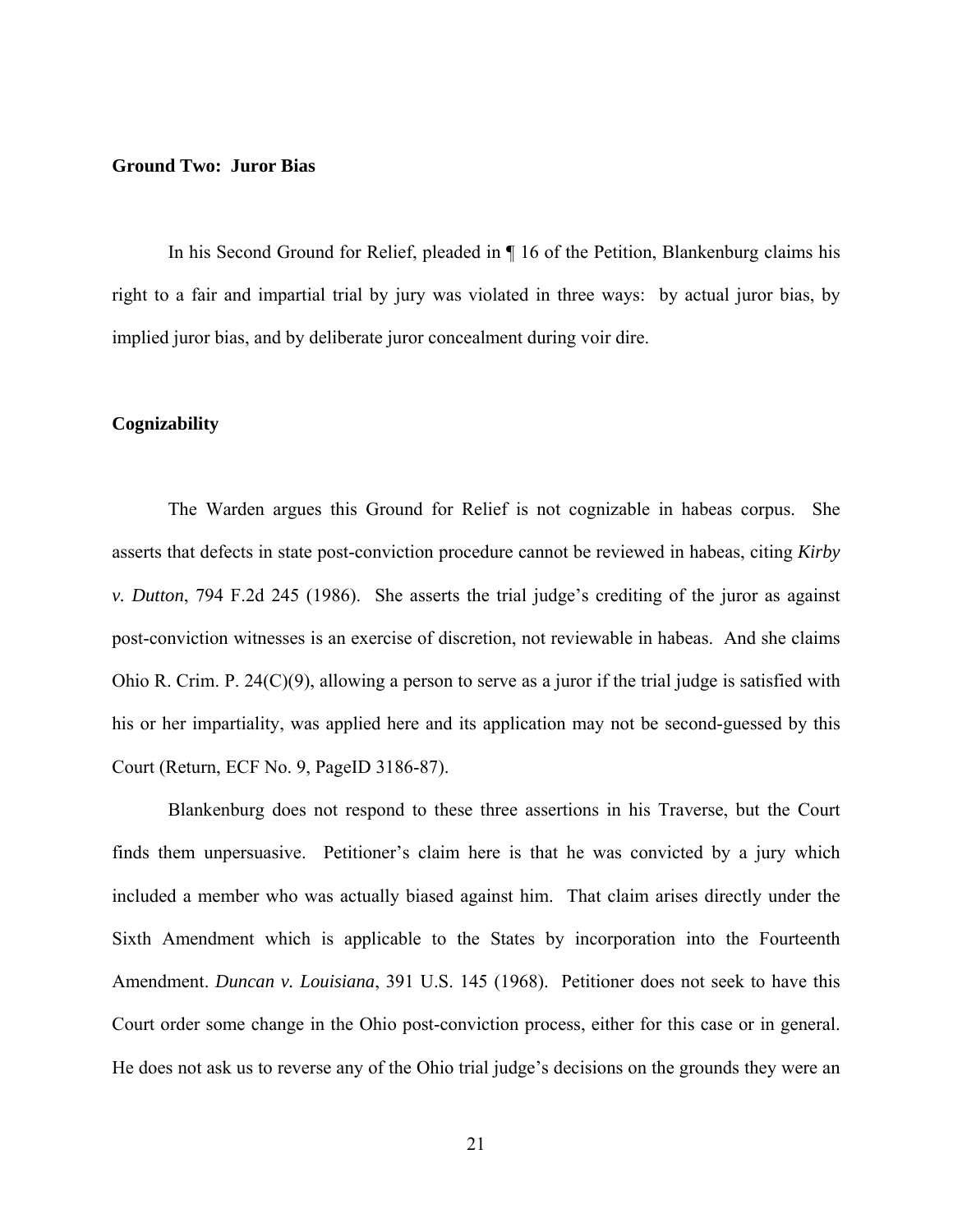abuse of discretion.

 As to Ohio R. Crim. P. 24(C)(9), the Warden argues that making a trial judge's finding as to impartiality conclusive is a legislative<sup>2</sup> choice of Ohio and its application cannot be reviewed in habeas corpus. To the extent this argument claims that a merely formal declaration of impartiality by a trial judge is preclusive of any further inquiry into jury impartiality, it is plainly wrong. The Sixth Amendment guarantee of jury trial cannot be so summarily displaced. Moreover, the Warden cites no Ohio case law reading Rule  $24(C)(9)$  as having that effect.

## **Procedural Default**

 $\overline{a}$ 

The Warden asserts in the alternative that Ground Two is procedurally defaulted in that it

was not fairly presented to the Ohio courts as a constitutional claim (Return, ECF No. 9, PageID)

3193). Blankenburg's counsel claims to be flabbergasted by this assertion. He writes:

This argument is hard to even fathom. The bias claim was identified as a specific ground in the state postconviction petition. [Doc. 8-1, PAGEID432.] It was then litigated twice in the trial court, twice in the Ohio Court of Appeals, and finally in the Ohio Supreme Court.

(Traverse, ECF No. 16, PageID 3237, n. 10.)

Blankenburg's Ground B for relief in post-conviction reads:

B. Blankenburg's  $6<sup>th</sup>$  Amendment right to a jury trial was violated where a juror expressed her bias against Blankenburg to a third-party, failed to reveal that bias in voir dire, and proceeded to deliberate in the case and convict Blankenburg of all the sexoffenses.

 $2 \text{ In Ohio, rules of practice are adopted by the Ohio Supreme Court, sitting in a rule-making or legislative capacity,$ and then are subject to legislative veto under the Modern Courts Amendment. It is appropriate to call their adoption a "legislative" choice, understood in this way.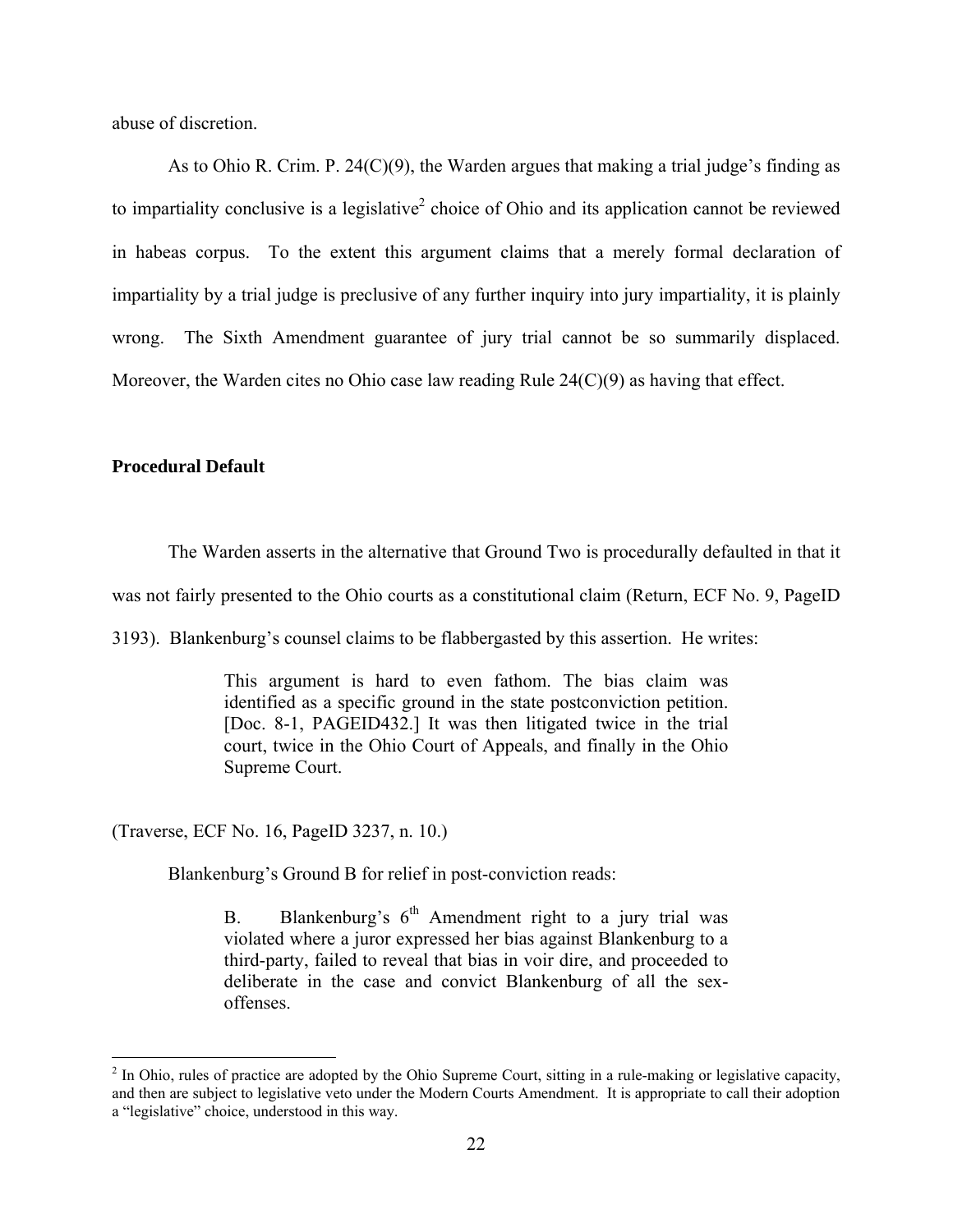(SCR, ECF No. 8-1, PageID 432.)

 The trial judge dismissed the post-conviction petition on the State's motion for summary judgment, concluding it was barred by Ohio's criminal res judicata doctrine and the facts in the co-worker affidavits, even if construed as true, would not entitle Blankenburg to relief (Order Denying Petition for Post-Conviction Relief, SCR, ECF No. 8-1, PageID 440, et seq.). On appeal, in addition to raising procedural assignments of error about the way the trial court disposed of the Petition, Blankenburg plainly stated

> A DEFENDANT IS ENTITLED TO POST-CONVICTION RELIEF WHEN HIS CONSTITUTIONAL RIGHT TO AN IMPARTIAL JURY WAS VIOLATED BY A JUROR WHO MISLED THE ATTORNEYS AND THE COURT REGARDING HER INTEREST IN THE OUTCOME OF THE CASE DURING VOIR DIRE EXAMINATION.

(Brief of Appellant, SCR, ECF No. 8-1, PageID 456.) Considering the co-worker affidavits, the Twelfth District reversed and remanded. *Blankenburg II*, *supra*. On remand the trial court again granted summary judgment (Order, SCR, ECF No. 8-1, PageID 557). On appeal Blankenburg raised two procedural assignments of error, but pleaded as an issue under the second assignment that the juror in question had concealed information during voir dire (Brief, SCR, ECF No. 8-1, PageID 589). This time the Twelfth District affirmed and Blankenburg appealed to the Ohio Supreme Court. Two of his three proposed propositions of law relate to his claim of entitlement to a hearing on a "colorable claim of juror impartiality [sic]" and a colorable claim of misleading on voir dire (Memorandum in Support of Jurisdiction, SCR, ECF No. 8-1, PageID 668).

 Based on the cited portions of the State Court Record, this Court concludes Blankenburg fairly presented his federal constitutional claims to the Ohio courts.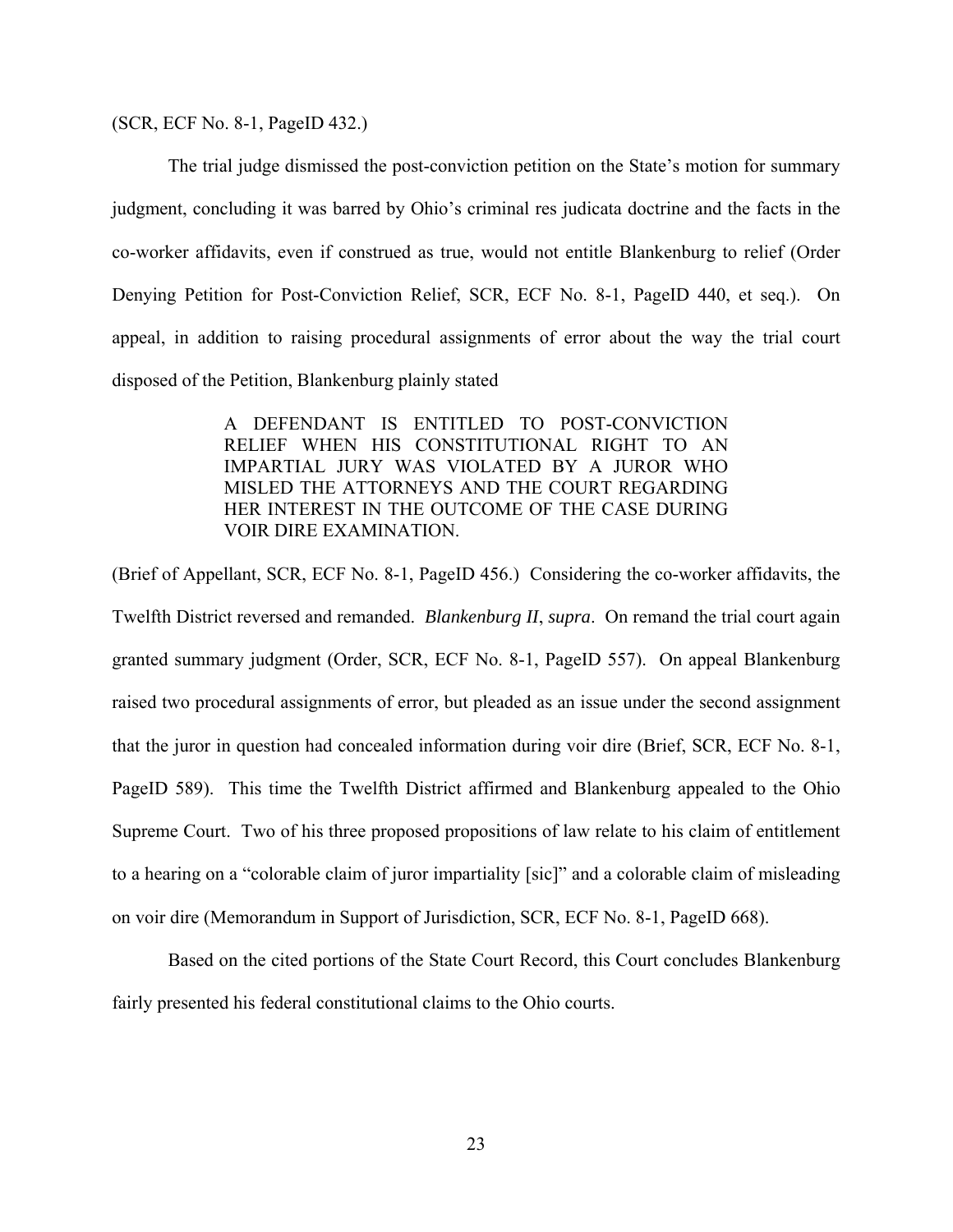## **The Merits**

<u>.</u>

#### **The State Courts' Decisions on the Merits**

Blankenburg's jury partiality claim focuses on seated juror T.M. In post-conviction, Blankenburg submitted affidavits from two of T.M.'s former co-workers at a Kroger pharmacy. Affiant D.M. stated<sup>3</sup> that T.M. was a pharmacist at Kroger and told him before the trial that her son had been a patient of Blankenburg's and that she was "obsessed with becoming a juror in the case" and wanted to become the foreperson in order to deliver a guilty verdict. D.M. also stated it was not uncommon for T.M. to fill prescriptions sent to the pharmacy by Blankenburg.

 Affiant T.B. averred that he was also a pharmacist at Kroger who had worked with T.M. where he and T.M. would regularly fill prescriptions written by Blankenburg. He had heard her say that her child was a patient of Blankenburg and that she was determined to get on the jury in the criminal case to make Blankenburg "fry" for his actions.

 The trial judge first considered these Affidavits in his decision granting summary judgment the first time. He found that the affidavits "are comprised of inadmissible hearsay," citing Ohio R. Evid. 606(B)(Order, SCR, ECF No. 8-1, PageID 443). He also found that "even if the Court construed all of the facts contained in the affidavits as true, it would still not entitle Petitioner to relief." *Id.* The judge went on to find Blankenburg's claims were barred by Ohio's criminal res judicata doctrine as enunciated in *State v. Perry*, 10 Ohio St. 2d 175 (1967), and its progeny. *Id.* at PageID 443-44. The judge concluded that "Blankenburg has failed to meet his

<sup>&</sup>lt;sup>3</sup> The Affidavits of D.M. and T.B. have been filed in this Court pursuant to the Court's *sua sponte* Order to Supplement the Record (ECF Nos. 21, 23).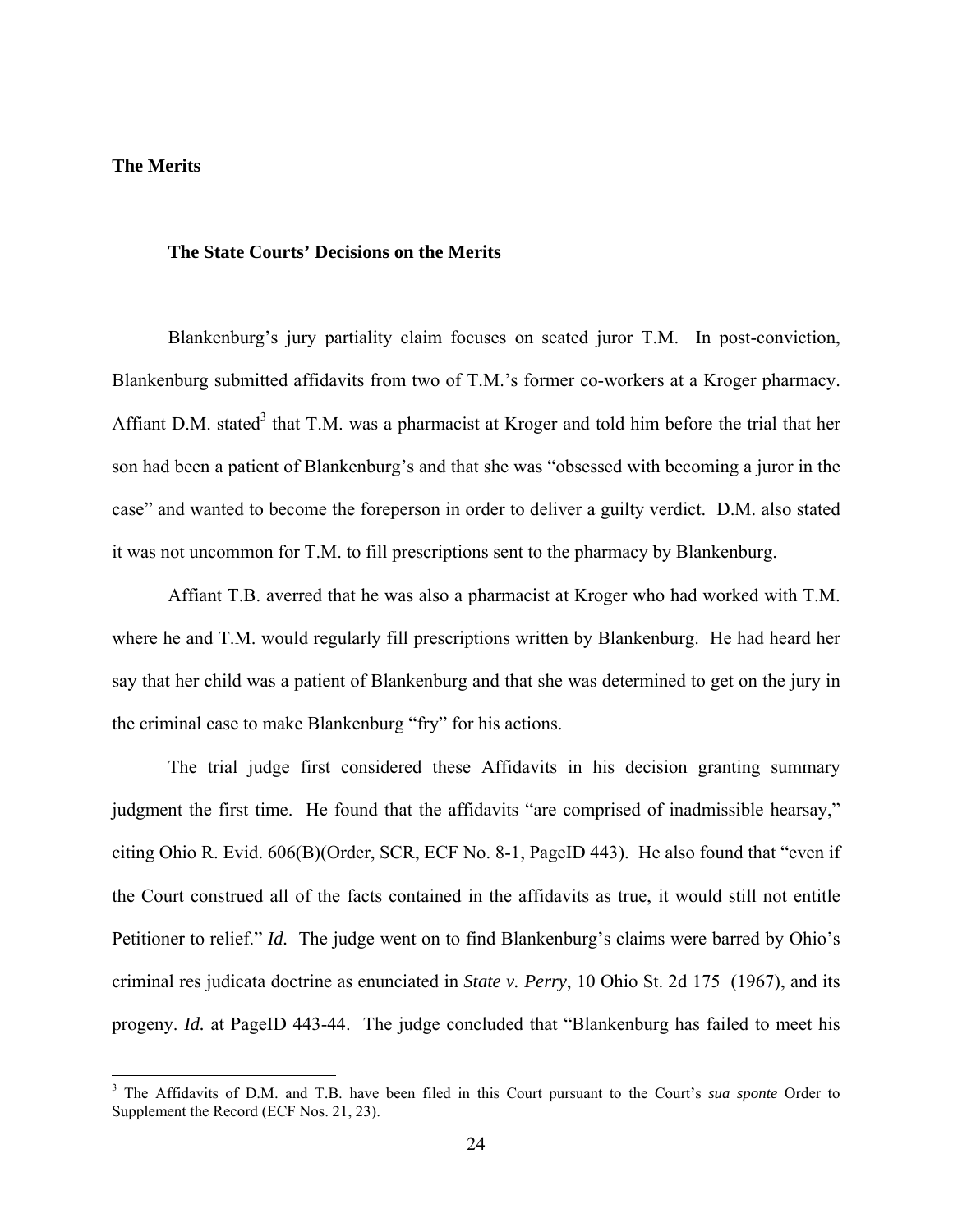burden to show that the evidence is more than marginally significant and that it advances his claim beyond a mere hypothesis that the result would be different if this evidence had been submitted at trial."

 On appeal the Twelfth District held that application of res judicata was improper because the affidavits, if true, were "more than marginally relevant to supports appellant's claim that he did not received a fair trial" and there was "no evidence in the original trial record" showing this information was known at the time of the direct appeal.<sup>4</sup> *Blankenburg II*,  $\P$  14. The court found "a hearing on appellant's petition should be held." *Id.* The Twelfth District also concluded the trial judge had not made a credibility determination regarding the affidavits as permitted in Ohio post-conviction practice under *State v. Calhoun*, 86 Ohio St. 3d 279 (1999). *Id.* at ¶ 18.

 On remand, Judge Spaeth again granted the State's motion for summary judgment. Reviewing the case, he wrote:

> This Court has carefully reviewed the case file and transcripts in regards to Blankenburg's allegation of T.M.'s possible juror bias. A review of the record reveals that juror, T.M., indicated a willingness to disregard what she had heard about this case in the media, and the intent to rely instead on evidence and law presented in court during the trial. ·No person summoned as a juror shall be disqualified oy reason of a previously formed or expressed opinion with reference to the guilt or innocence of the accused, if the court is satisfied, from the examination of the juror or from other evidence, that the juror will render an impartial verdict." Crim.R. 24(C)(9). See R.C. 2945.25. see also, *State v. Cruz*, 12th Dist. CA2012-03-059, 2013-Ohio-215, 1129.

\* \* \*

-

This Court had the opportunity to observe the demeanor of T.M. and evaluate firsthand the sincerity of her responses to questions about fairness and impartiality.

Moreover, Blankenburg has failed to demonstrate or cite anything in the record to indicate any actual bias on the part of juror, T.M.

 $4$  The Affidavits are dated March 22, 2011 (T.B.), and April 6, 2011 (D.M.).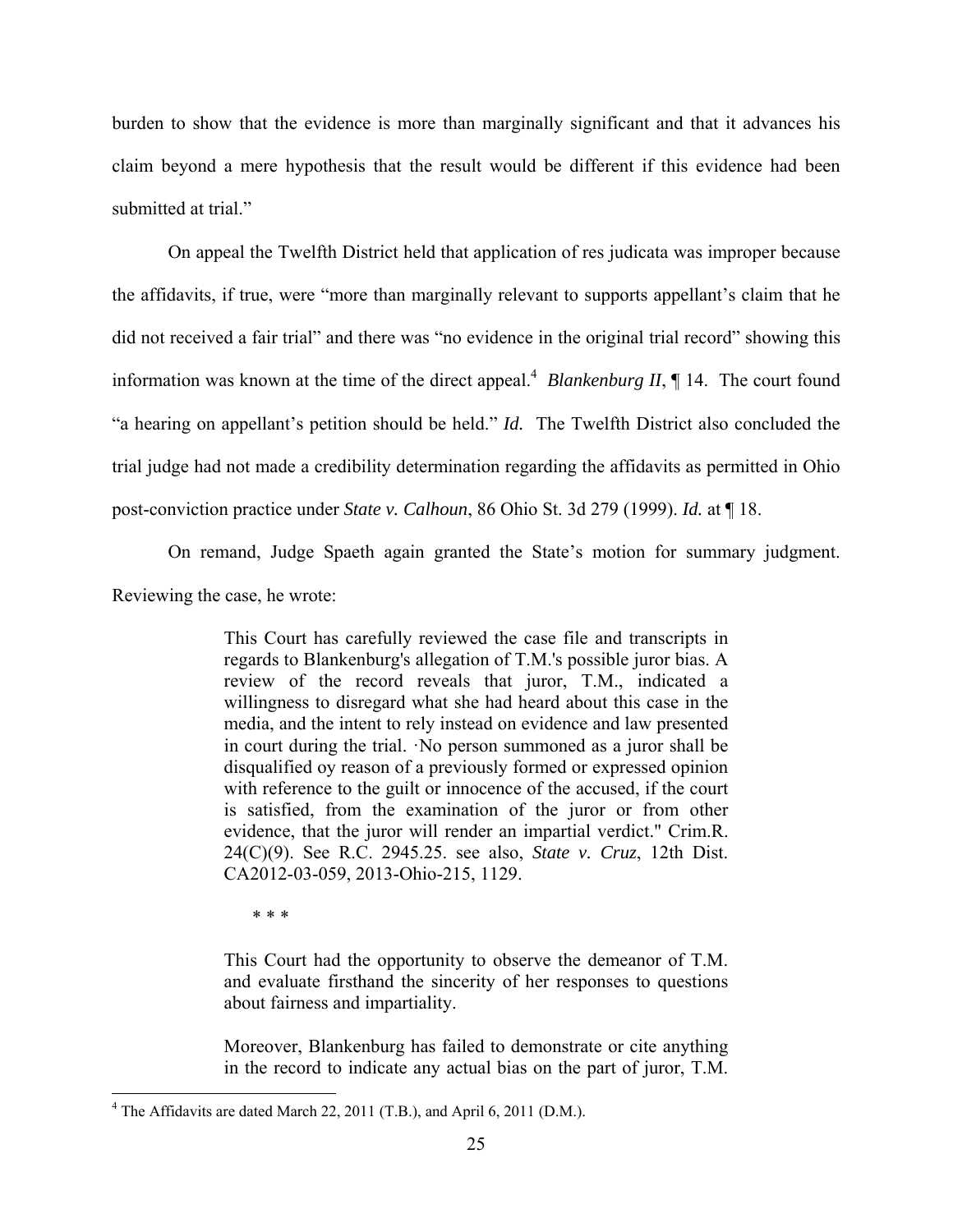Blankenburg has not cited to any evidence of juror tampering or any evidence as to how juror T.M. could have manipulated the juror pool to make sure "she got on that jury". While Blankenburg points to juror T.M. comments prior to the case even going to trial, a review of record contradicts Blankenburg's bias argument. Juror T.M., at one point during voir dire even requested to be excused from the jury. Juror T.M., was questioned at length by this court and found to be a competent juror. This Court found juror T.M. answers to be honest and forthright.

This Court has carefully reviewed the evidence, the issues raised by the affidavits. and Blankenburg's arguments with regard to this evidence. Blankenburg has failed to meet his burden to show that the evidence is more than marginally significant and that it advances his claim beyond a mere hypothesis that the result would be different if this evidence had been submitted at trial.

Further, this Court after having reviewed the pleadings, affidavits, files, and other records to determine whether genuine issues of material fact exist and whether a substantial constitutional issue has been established finds no evidence of actual bias on the part of juror T.M. Construing the evidence most strongly in Blankenburg's favor, reasonable minds can only come to one conclusion, which is adverse to Blankenburg.

(Order, SCR, ECF No. 8-1, PageID 564-66.)

Blankenburg again appealed. The Twelfth District held that its prior decision remanding

the case had not mandated an evidentiary hearing. However,

In this case, the trial court did not view the affidavits in the light most favorable to the appellant, nor did it construe the conflicts in the evidence arising from the affidavits in appellant's favor as it was required to do, in order to grant summary judgment to the state under R.C. 2953.21 (D). *Id.* As a result, we will treat the trial court's decision granting summary judgment to the state on appellant's PCR petition as being one that "summarily dismissed" appellant's petition without holding an evidentiary hearing under R.C. 2953.21(C) and *Calhoun.*

*Blankenburg III, supra, at*  $\llbracket 25$ . In other words, the appellate court found granting summary

judgment was improper, but affirmed on a different basis.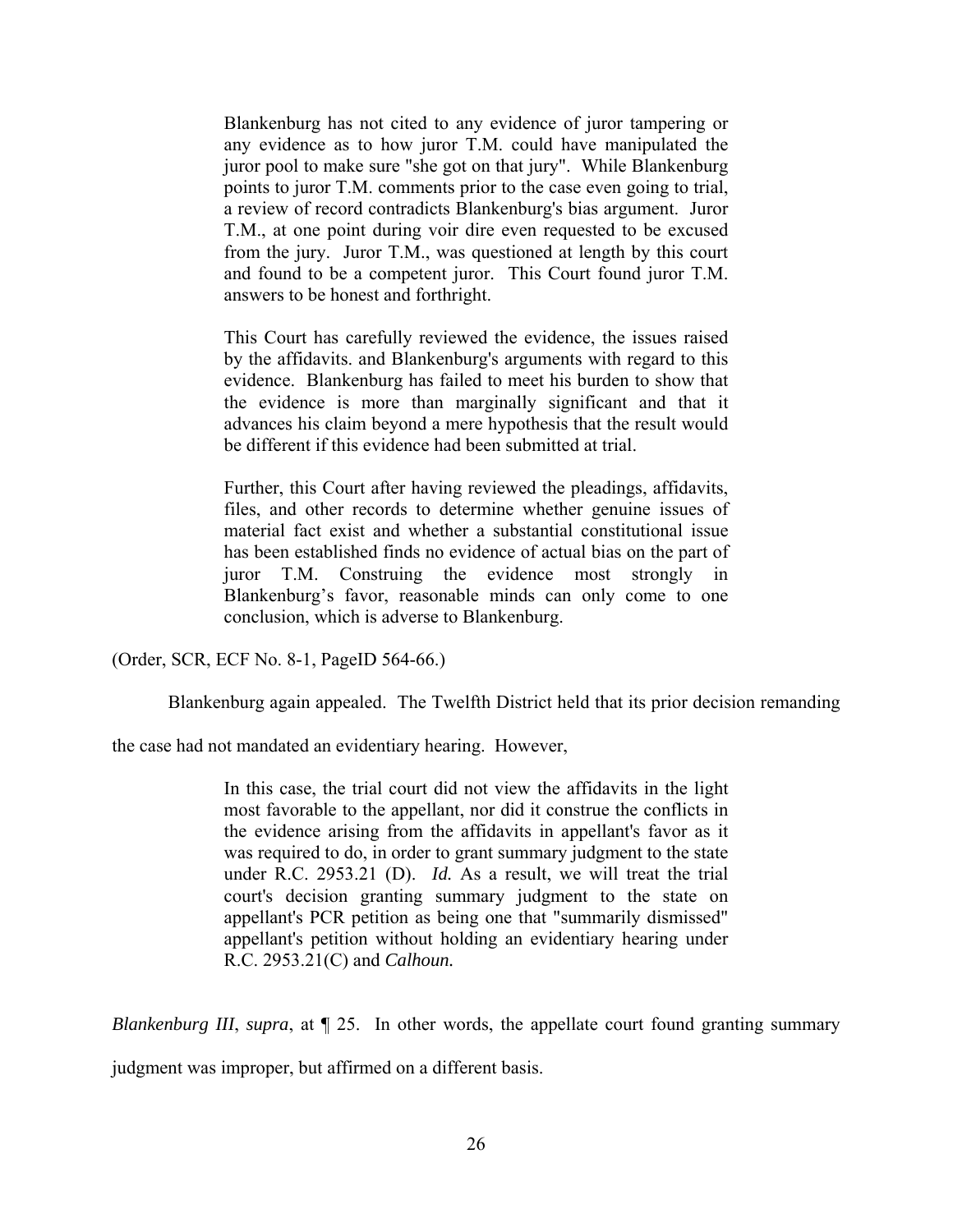The Twelfth District found Judge Spaeth had applied *Calhoun* in finding the Affidavits not to be credible and that it "should not substitute its own judgment regarding credibility for that of the trial court." *Id.* at ¶ 29. It noted the trial judge's reference to Ohio Crim. R. 24(C)(9) and concluded

> [I]t is readily apparent that the trial court was satisfied that T.M. would serve as an impartial and unbiased juror irrespective of any alleged biases whether or not disclosed to the trial court. Simply stated, based on the trial court's credibility determination, what T.M. may have told her former coworkers prior to her selection as a juror in no way impacts her oath to remain impartial. As a reviewing court, we must accept the trial court's findings as true.

#### *Id.*

In dissent, Presiding Judge Ringland argued

Nevertheless, by refusing to hold an evidentiary hearing, the trial court did not have the opportunity to observe T.M.'s co-workers' demeanor and evaluate, firsthand, the sincerity of their testimony regarding what T.M. had told them. Nor did the trial court have the opportunity to observe T.M.'s demeanor or evaluate, firsthand, the sincerity of her response when confronted with her co-workers' testimony that she had told one of them that she was determined to be on appellant's jury and even wanted to be the foreman of that jury so that she could deliver a guilty verdict to appellant. Additionally, there is no evidence in the record that T.M.'s coworkers had any motive to lie about what T.M. told them regarding her desire to be the foreman on appellant's jury so she could deliver a guilty verdict to him. The trial court could not simply accept T.M.'s responses during voir dire as true without considering the validity of her co-workers' affidavit testimony. An evidentiary hearing is needed to determine whether either T.M. or her co-workers were telling the truth or lying about this matter. The statements that T.M. allegedly made to her co-workers, if true, coupled with T.M.'s responses during voir dire, if false, amount to an outright fraud on the court. When a trial court learns of such allegations, it is obligated to investigate them and to act accordingly if it finds them to be true.

*Id.* at  $\P$  40.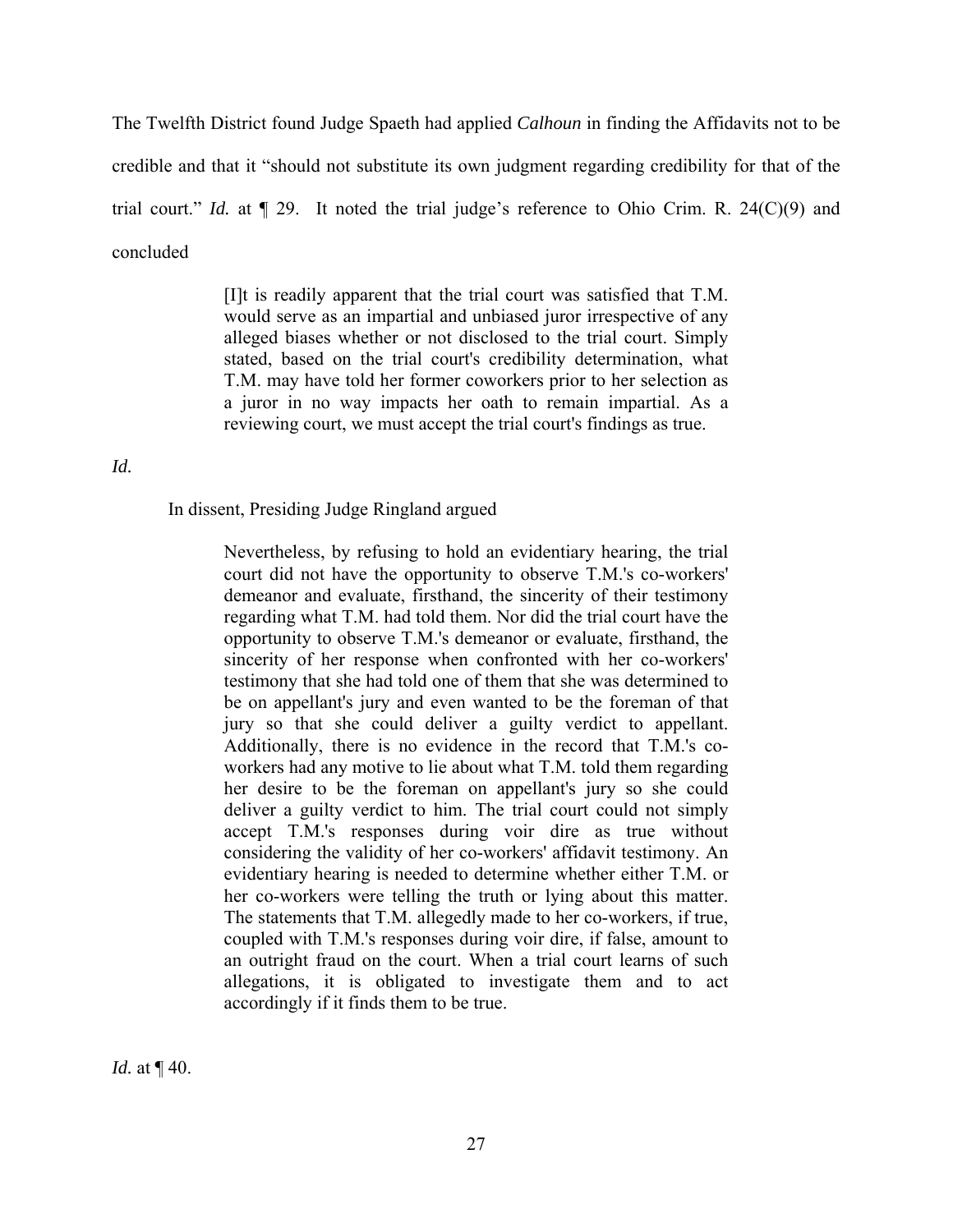#### **The Magistrate Judge's Analysis of the Merits**

The Magistrate Judge is persuaded by Judge Ringland's dissent.

A criminal defendant in any court in the United States who is charged with an offense carrying a possible penalty in excess of six months imprisonment is entitled to trial by an impartial jury.<sup>5</sup> *Duncan v. Louisiana*, 391 U.S. 145 (1968). In this case the Ohio courts have determined that Petitioner was not deprived of that right and the question is whether that decision is entitled to deference under 28 U.S.C. § 2254(d) which provides:

> (d) An application for a writ of habeas corpus on behalf of a person in custody pursuant to the judgment of a State court shall not be granted with respect to any claim that was adjudicated on the merits in State court proceedings unless the adjudication of the claim--

> (1) resulted in a decision that was contrary to, or involved an unreasonable application of, clearly established Federal law, as determined by the Supreme Court of the United States; or

> (2) resulted in a decision that was based on an unreasonable determination of the facts in light of the evidence presented in the State court proceeding.

 In this case, the Magistrate Judge concludes the Ohio courts' decision was based on an unreasonable determination of the facts in light of the evidence presented.

 The Court starts its analysis with voir dire. Judge Spaeth began with standard instructions reminding the venire that a trial jury must be as "free as humanly possible from bias,

<sup>&</sup>lt;sup>5</sup> At the beginning of trial, Dr. Blankenburg waived his right to trial by jury and consented to a bench trial on Counts Four through Fourteen, Twenty-Three through Thirty-Six, and Count Fifty-Four (Tr. Tr. ECF No. 19-2, PageID 3387-88). The validity of that waiver is not in question in these proceedings.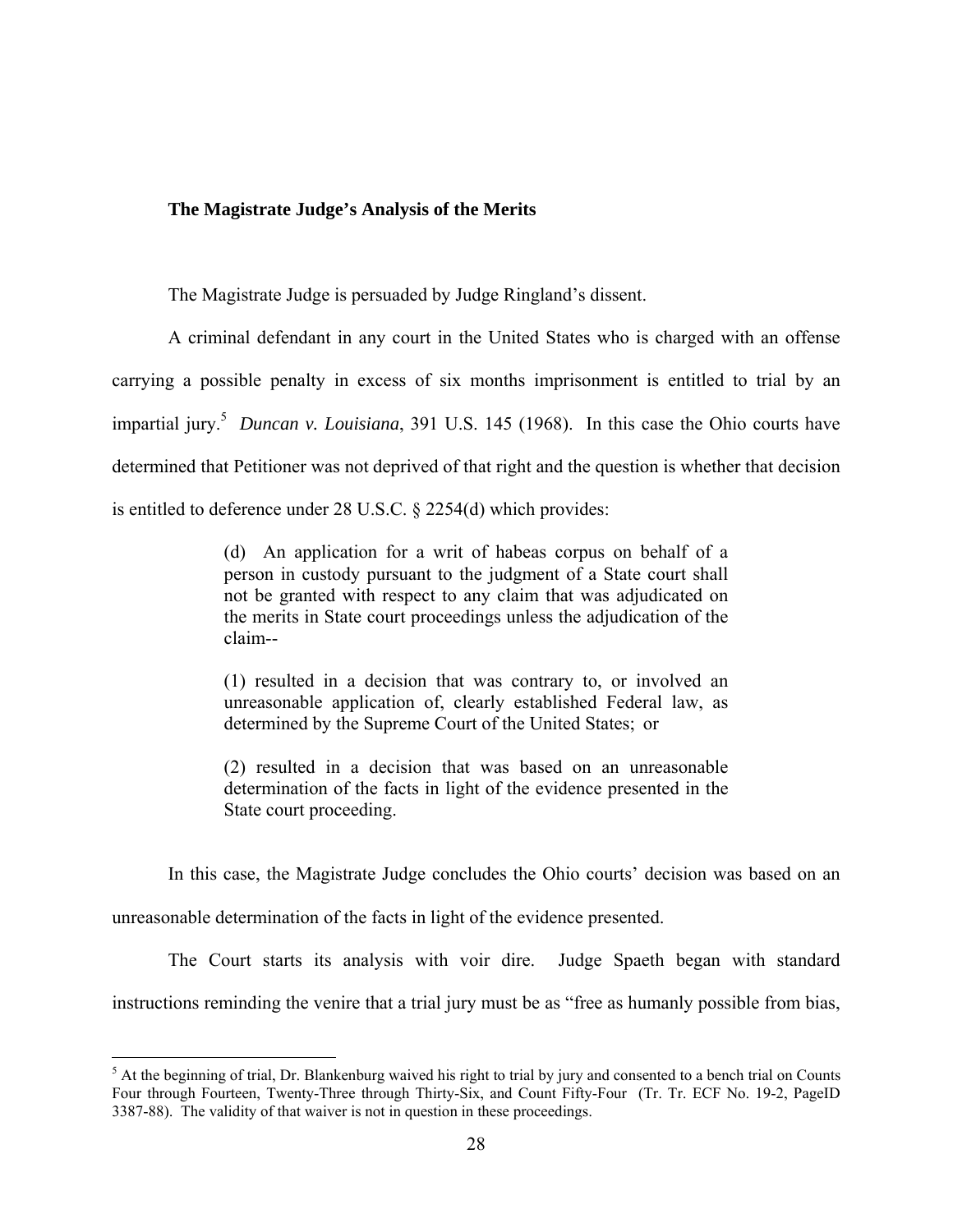prejudice or sympathy and not be influenced by any preconceived ideas either as to the law or the facts. . . . " There may be something in your background or in the course of your life experiences that may disqualify you from hearing this particular case." (Trial Transcript ("Tr.Tr."), ECF No. 19-2, PageID 3402.) He indicated a juror could be excused for cause if they knew one of the parties. *Id.* The jurors were sworn to answer voir dire questions truthfully and to reaffirm the truth of the answers they had given on jury questionnaires.<sup>6</sup> *Id.* at PageID 3404.

 The venire members are identified in the transcript by an assigned number. Many of them knew Dr. Blankenburg professionally as a treating physician for themselves, their children, or their grandchildren. *Id.* at PageID 3458.

 In his assessment of Juror T.M. from voir dire, Judge Spaeth noted she had asked to be excused, that she was questioned at length, and that he found her to be competent, honest, and forthright. However, he did not include any record references for those findings. The voir dire transcript has been filed (ECF No. 19-2) and the juror in question has been identified by her juror number, to wit, 314. During voir dire, Juror 314, answered that she knew witness Michael Jackson, a pharmacist at Kroger's, and could weigh his testimony impartially even though he was her supervisor (Tr. Tr., PageID 3436). She denied having heard or read or discussed at work any of the issues surrounding this case. *Id.* at PageID 3437. She responded generally that she could be a fair and impartial juror. *Id.* 

 Juror 314 also knew witness Dan Heim with whom she had worked at Walgreen's about ten years before the trial. *Id.* at PageID 3440. She averred that she could be fair and impartial in making a determination of his credibility. *Id.* She testified that she had spoken with witness Bob Mortimer on the phone a couple of times as part of his investigatory work in pharmacy cases, but

 $\overline{a}$ 

<sup>&</sup>lt;sup>6</sup> Those questionnaires are not before this Court nor does Petitioner make any argument with respect to their contents.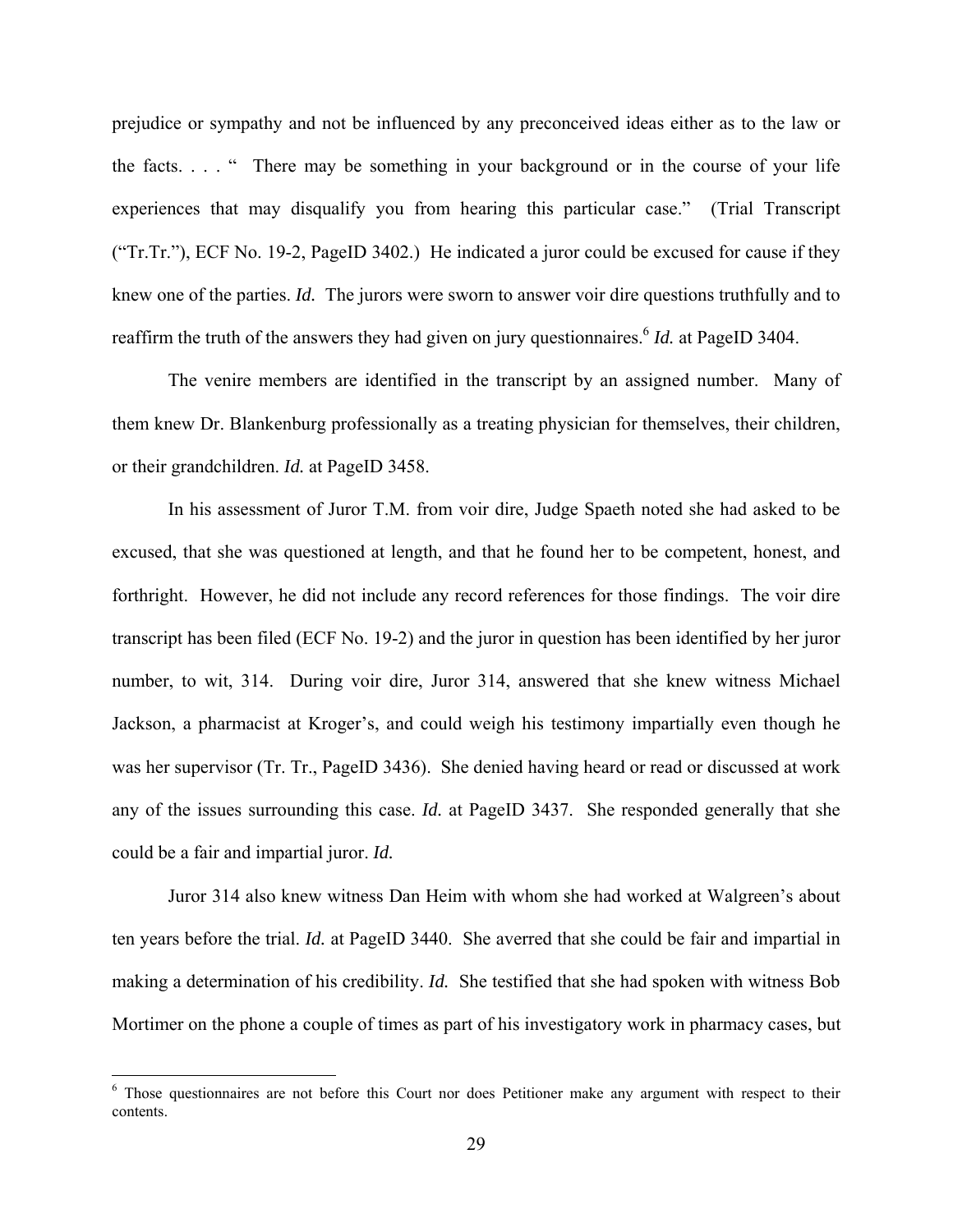not about this case. *Id.* at PageID 3451-52. She reiterated that his being a witness would not prevent her from being fair and impartial. *Id.* She agreed with the general test of weighing discrepancies among witnesses. *Id.* at PageID 3610.

 Somewhat later Juror 314 asked to approach the bench. *Id.* at PageID 3624. She shared privately that a maternal aunt was a life-long drug addict, but they did not have much contact, she did not blame the criminal justice system, and it would not affect her ability to be fair and impartial. *Id.* at PageID 3625. She also mentioned that she and her husband would be accepting an adopted child into their home during the time set for trial. *Id.* at PageID 3626. She thought she would be able to focus regardless of that situation. *Id.* at PageID 3628. She said that, if instructed, she could put out of her mind any evidence related to the drug trafficking charges in the indictment *Id.* at PageID 3676.

Judge Spaeth asked if any venireperson knew the defendant *Id.* at PageID 3458. Although Juror 314 admitted knowing several of the witnesses, she did not admit to knowing Dr. Blankenburg although according to the Affidavits submitted in post-conviction, one or more of Juror 314's male children had been his patients, which was the sort of information other venirepersons revealed in response to that question and in her presence.

Petitioner complains that Juror 314 remained mute when asked about filling prescriptions Blankenburg had written, but gives only a lengthy and non-specific record reference to questions about knowing witnesses (ECF No. 23-1, citing Voir Dire Tr. pp 34-72 and 93-99). In the absence of something more specific about this relationship  $-$  e.g., that many of Blankenburg's prescriptions were filled at this particular pharmacy – the Court does not regard any concealment about "professional relationship" as proven.

Juror 314 certainly did not disclose during voir dire that she had ever expressed the

30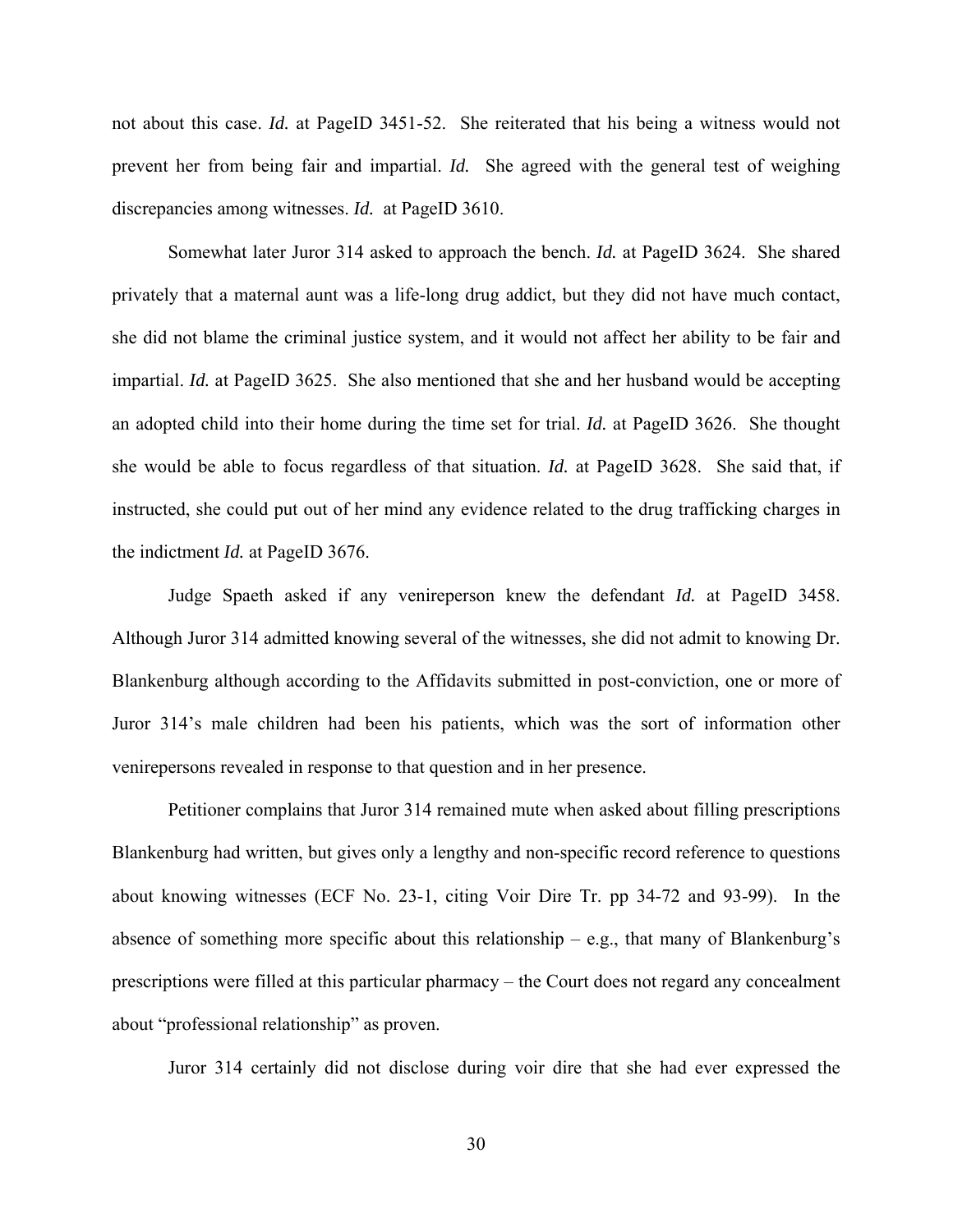strong opinions about Blankenburg's guilt attributed to her by the Affiants. Had she disclosed that she had once held those opinions (if she had), Judge Spaeth would undoubtedly have examined her closely about how she had formed them and whether she could put them aside. If she held those opinions at the time of trial, she would clearly have been disqualified for cause.

The trial judge had the opportunity to confront Juror 314 with the accusations made against her by her former co-workers, but did not do so. Instead, he made a "paper" credibility finding. His findings about Juror 314 were based on observations during voir dire on October 9, 2009, just over four years before he credited her credibility in dismissing the post-conviction petition (SCR, ECF No. 8-1, PageID 558).

Judge Spaeth made his credibility findings on the basis of *Calhoun*, *supra*, and the Twelfth District majority affirmed on that basis. In *Calhoun*, the Ohio Supreme Court reiterated that post-conviction proceedings are not constitutionally required and that the defendant's rights are limited by the statute creating the remedy, Ohio Revised Code § 2953.21. 86 Ohio St. 3d at 281. Thus "a criminal defendant seeking to challenge his conviction through a petition for postconviction relief is not automatically entitled to a hearing." *Id. at 282*, *citing State v. Cole*, 2 Ohio St. 3d 112 (1982). Rather, "before a hearing is granted, 'the petitioner bears the initial burden to submit evidentiary documents containing *sufficient operative facts* to demonstrate the lack of competent counsel *and* that the *defense was prejudiced* by counsel's ineffectiveness." (Emphasis added.)" *Id.* at 283, *citing State v. Jackson*, 64 Ohio St. 2d 107 (1980), at syllabus.<sup>7</sup>

In the *Calhoun* case, the court of appeals had applied the usual Ohio (and indeed federal) rule for considering summary judgment motions which requires the trial court to accept affidavits submitted on such a motion as true. In the post-conviction context, the Ohio Supreme

 $\overline{a}$ 

<sup>7</sup> *Jackson* was decided at a time when Ohio followed the "Syllabus Rule." Ohio adopted the syllabus rule in 1858 and abolished it in 2002.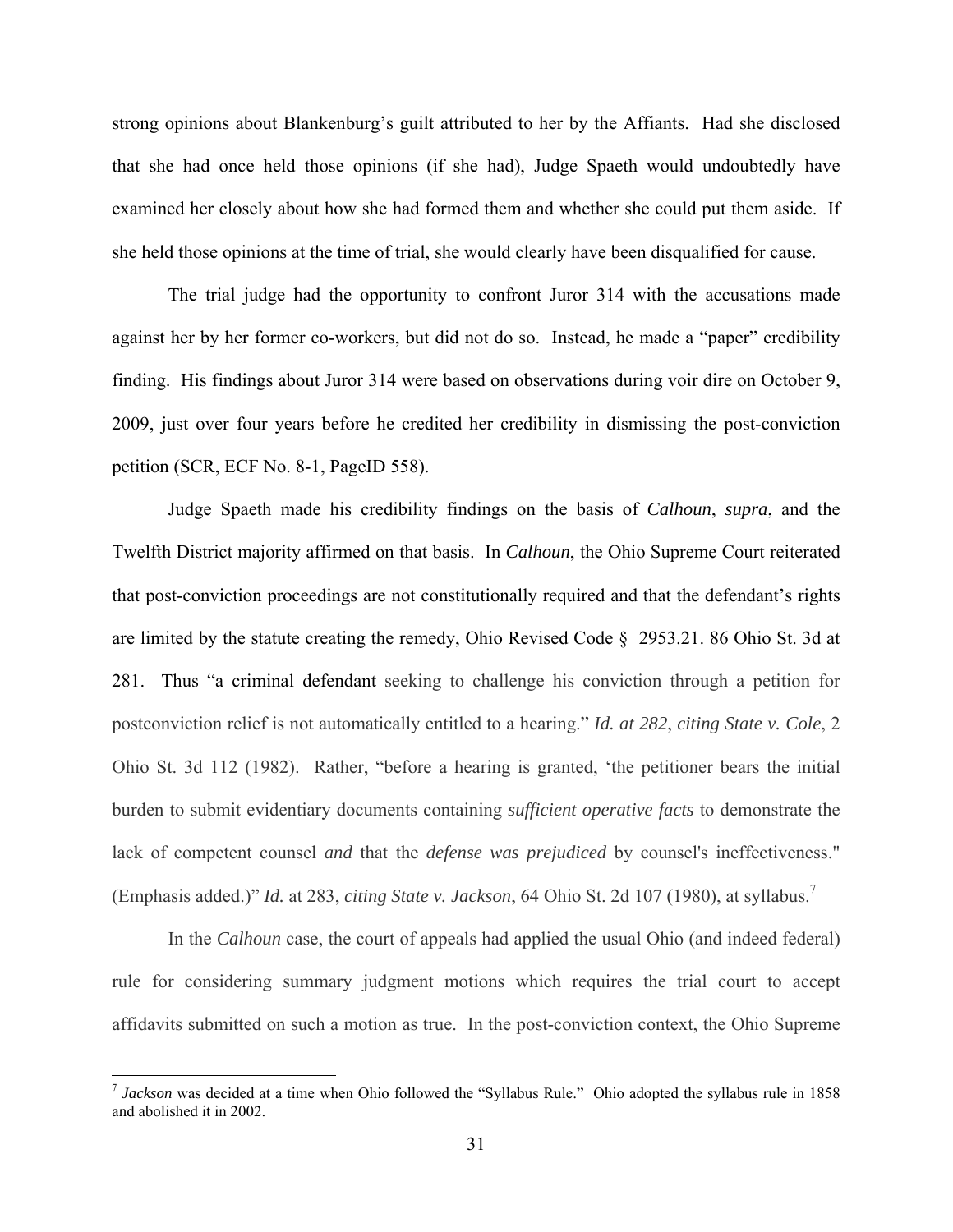Court disagreed. It held that, because affidavits are sworn, they should be given "due deference." However, trial judges were not required to accept their truth as would be the case on a summary judgment motion, because the contrary holding "would require a hearing for every postconviction relief petition," a holding that would be at odds with the postconviction statute. *Id.* at 284. The court offered guidelines in evaluating postconviction affidavits:

> [A] trial court, in assessing the credibility of affidavit testimony in so-called paper hearings, should consider all relevant factors. [citation omitted] Among those factors are (1) whether the judge reviewing the postconviction relief petition also presided at the trial, (2) whether multiple affidavits contain nearly identical language, or otherwise appear to have been drafted by the same person, (3) whether the affidavits contain or rely on hearsay, (4) whether the affiants are relatives of the petitioner, or otherwise interested in the success of the petitioner's efforts, and (5) whether the affidavits contradict evidence proffered by the defense at trial. Moreover, a trial court may find sworn testimony in an affidavit to be contradicted by evidence in the record by the same witness, or to be internally inconsistent, thereby weakening the credibility of that testimony.

 Judge Spaeth accurately recited the content of the two affidavits Petitioner submitted (Order Denying Petition for Post-Conviction Relief, SCR, ECF No. 8-1, PageID 561). Then he spends a page discussing the State's reliance on the *aliunde* rule as a basis for rejecting the affidavits without expressly deciding that issue. *Id.* at PageID 562-63. He notes that Juror 314 had agreed to put aside whatever she may have read or heard in the media about the case. He notes his ability at the time of trial to observe Juror 314's demeanor. *Id.* at PageID 565. Having discussed *Calhoun*, he fails to expressly apply any of the factors in *Calhoun* to his evaluation of the affidavits, but rejects them summarily. *Id.* 

 The factors enumerated in *Calhoun* are certainly common sense factors to apply to judging the credibility of an affiant. Judge Spaeth was indeed the judge who tried the case,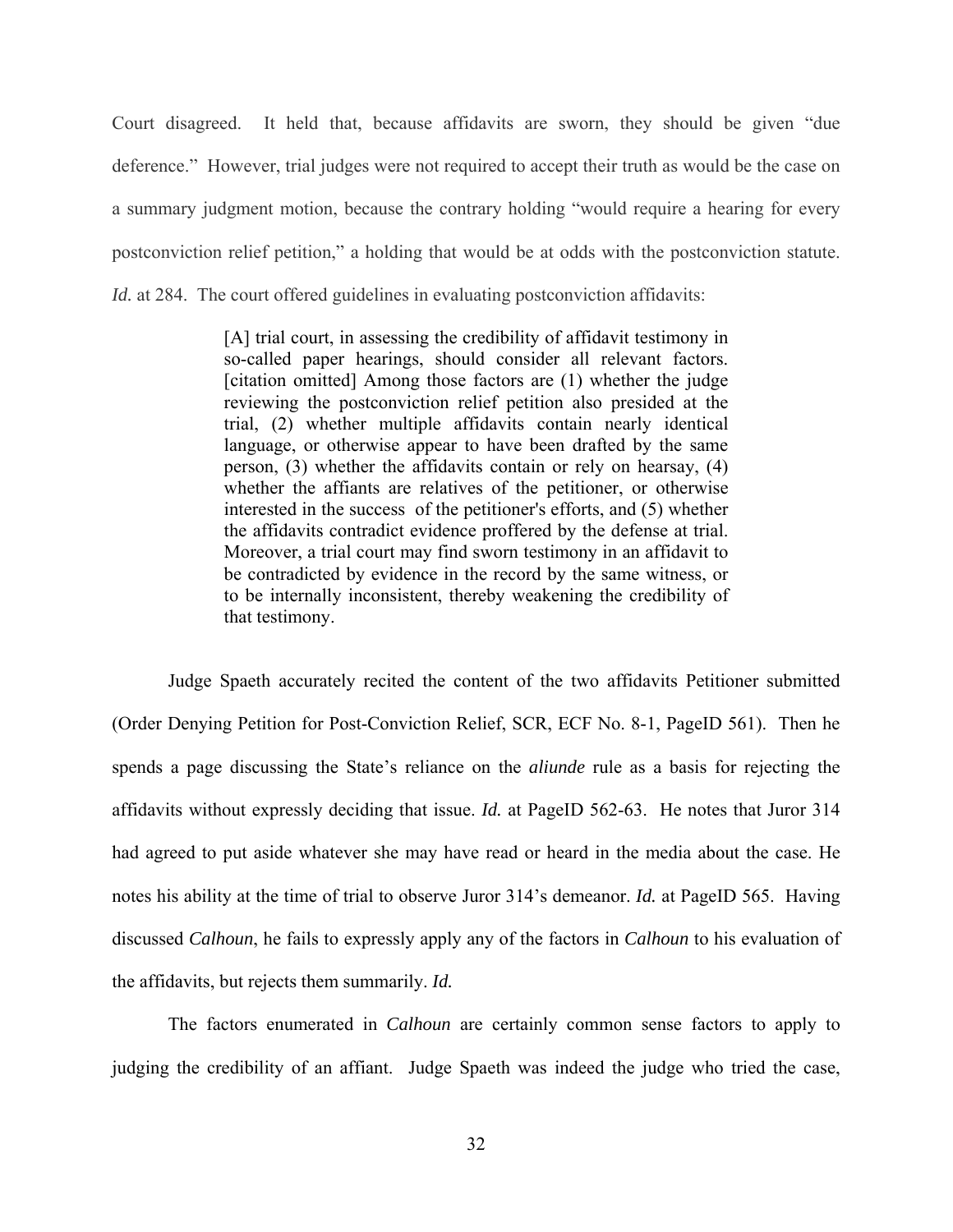satisfying factor 1. While the two affidavits report parallel expressions by Juror 314, they do not on their fact appear to have been drafted by the same person: they are differently formatted and notarized by different notaries public.<sup>8</sup> As to the hearsay question, T.B.'s affidavit relies heavily on what D.M. told T.B. and is therefore based on hearsay.<sup>9</sup> D.M.'s affidavit, however, is based directly on his alleged conversation(s) with Juror 314. As to factor 4, there is no indication either of the affiants was related to Blankenburg or was otherwise interested in the outcome. As to factor 5, there was no evidence at trial about these alleged prior statements of Juror 314.

Having read the same affidavits, on the first post-conviction appeal, the Twelfth District found them sufficiently persuasive to remand for an evidentiary hearing. On the second appeal they did not enforce that ruling, but concluded Judge Spaeth had not properly granted summary judgment. *Blankenburg II*, *supra*. Instead, they relied in affirming on a trial judge's discretion not to conduct an evidentiary hearing.

In dissent, Judge Ringland emphasized that the trial judge, by denying an evidentiary hearing, did not have the opportunity to evaluate the demeanor and credibility of either the affiants or of Juror 314 when confronted with the affidavits. This Court concludes that such an opportunity is necessary to ensure the fairness of the jury trial Blankenburg received.

In doing so, the Court does not purport to conclude that Judge Spaeth abused his discretion in not holding an evidentiary hearing. The Twelfth District decided that he had not and its decision is not reviewable in habeas. *Sinistaj v. Burt*, 66 F.3d 804 (6<sup>th</sup> Cir. 1995). Rather, the question over which we do have jurisdiction is whether his decision, as affirmed by the Twelfth District, embodies an unreasonable determination of the facts based on the evidence that

<u>.</u>

<sup>&</sup>lt;sup>8</sup> Applying this Calhoun factor is sometimes easy in the case of affidavits submitted by pro se litigants, where the formatting is often identical and sometimes the same misspellings are found in different affidavits.

<sup>&</sup>lt;sup>9</sup> All affidavits are, when filed in court, by definition hearsay – out-of-court statements offered in court to prove the truth of their contents. This Court presumes what the Calhoun court was referring to here is whether the affiant is testifying by affidavit to facts he or she observed, as opposed to facts learned from another person.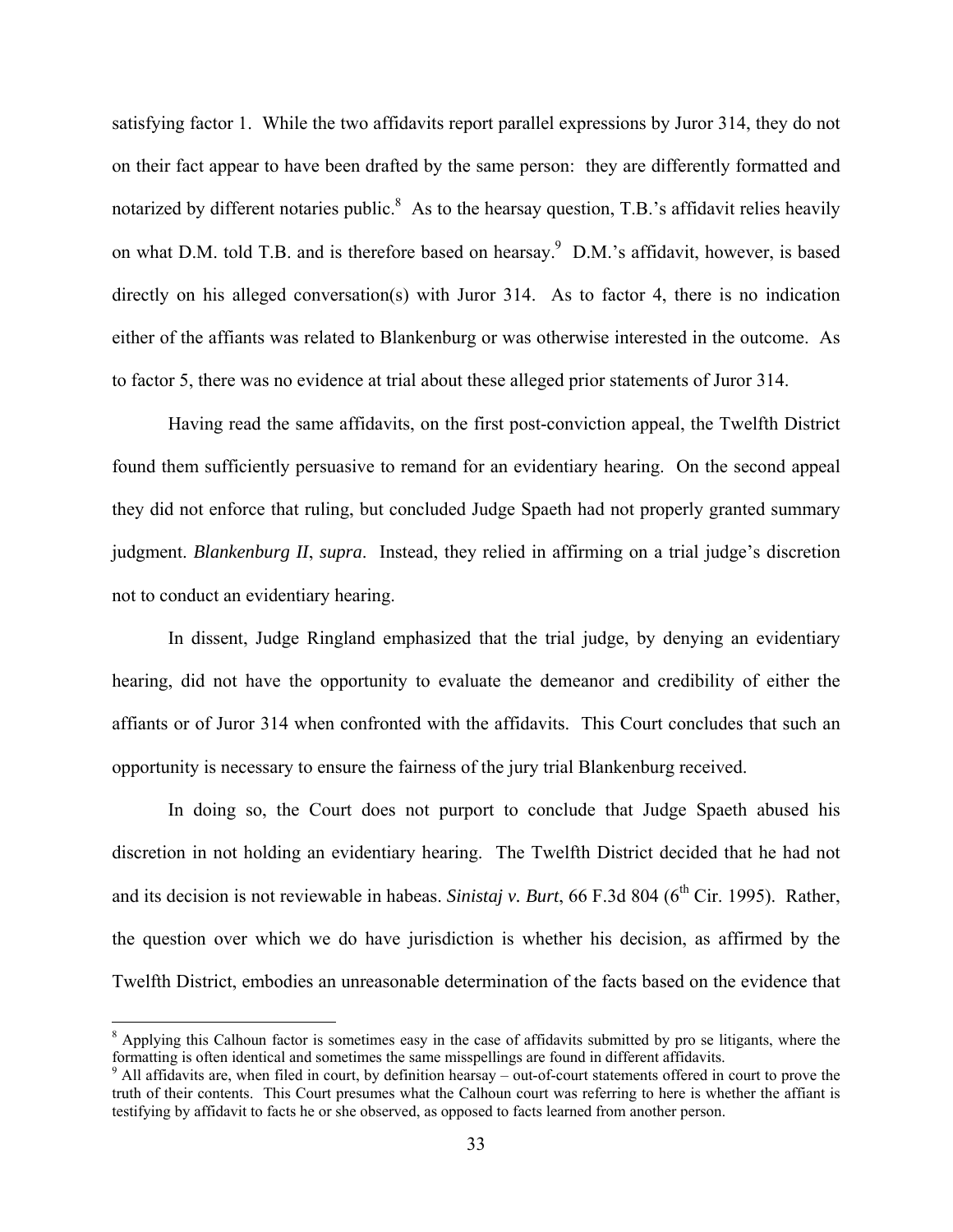was before him.

First of all, there is no reason prima facie to doubt the veracity of the affiants. The affiants are not related to Blankenburg in any way that has been shown, except for filling prescriptions he had written. There is nothing in the record to suggest they are sympathetic with the conduct he was convicted of committing. Their recount of the circumstances in which Juror 314 spoke are consistent with truth: co-workers sharing reactions to a local case.

Second, the trial judge's crediting of Juror 314 was on the basis of a four-year-old impression, formed in the midst of voir dire in which many veniremen were questioned. She actually had a basis on which the judge would have excused her, to wit, knowing the defendant at least through having children who were patients. Most importantly, she was credited without being confronted with the strong evidence against her.

The Court is not saying that, ultimately, Juror 314 must be found to have been biased. After an evidentiary hearing at which all three of these witnesses testify, it may be that the Ohio courts' decision is sustainable. All that is required at this stage is to decide that the evidence before Judge Spaeth does not sustain the conclusion he reached.

This is not a situation where the state court error could be found to be harmless or not material. Errors of a structural nature cannot be harmless. *Arizona v. Fulminante*, 499 U.S. 279 (1991). Examples include judicial bias (*Railey v. Webb*, 540 F.3d 393 (6<sup>th</sup> Cir. 2008)*, citing Washington v. Recuenco*, 548 U.S. 212 (2006), and *Sullivan v. Louisiana*, 508 U.S. 275, 283 (1993)), *Tumey v. Ohio*, 273 U.S. 510 (1927)). A trial jury which includes a juror who is determined to convict and who fails to disclose her prior bias cannot return a verdict which can stand. The Supreme Court has recently reminded us that even exposure of a jury to testimony tending to produce a conviction or sentence based on a defendant's race requires correction even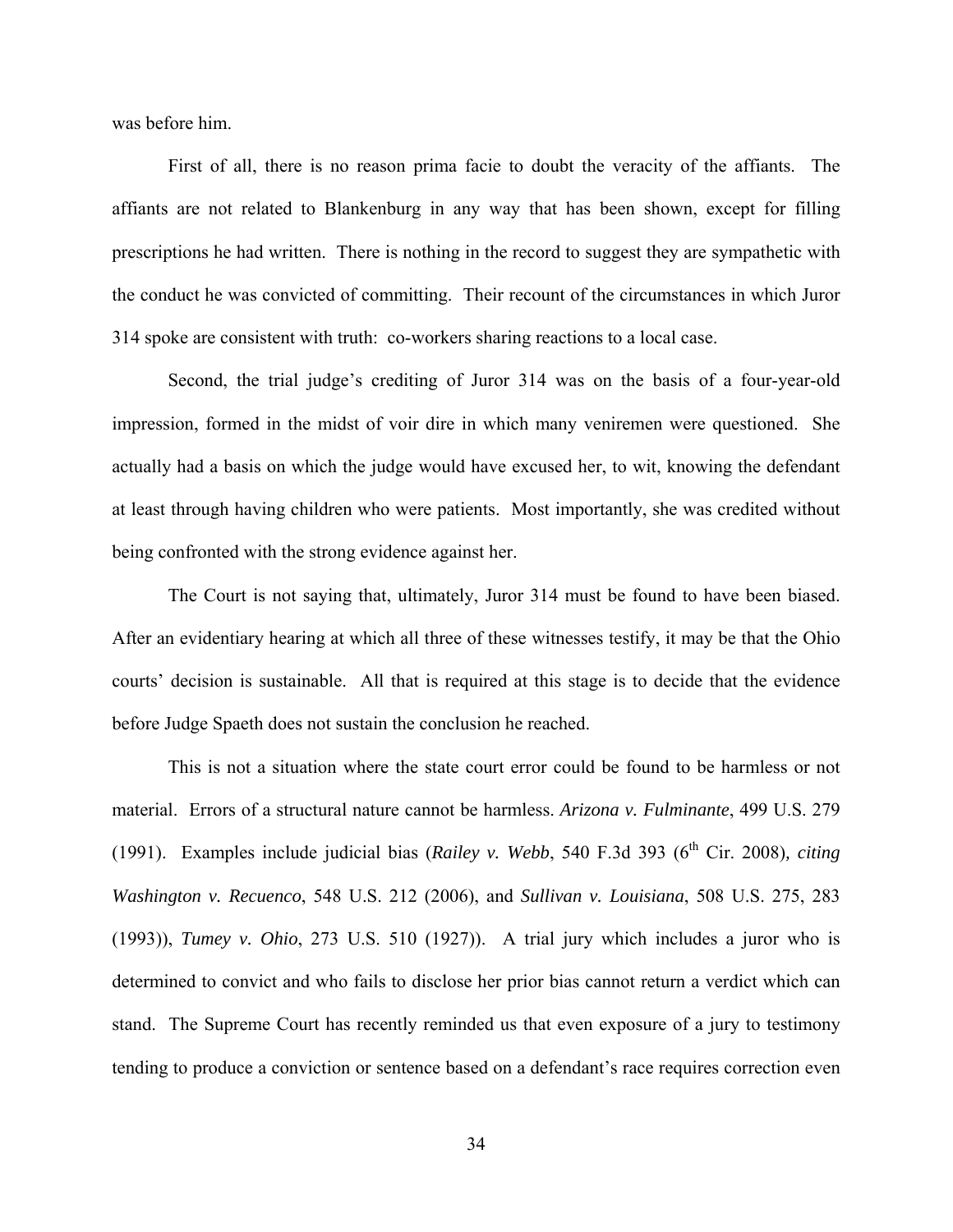through the extraordinary measure of granting a motion for relief from judgment under Fed. R. Civ. P. 60(b)(6). *Buck v. Davis*, 580 U.S. \_\_\_, 137 S. Ct. 759, 197 L. Ed. 2d 1 (2017).

Having concluded that the Ohio courts' decision is not a reasonable determination of the facts on the basis of the evidence of record, this Court is authorized to conduct an evidentiary hearing to determine the facts as they relate to this claim. *Cullen v. Pinholster*, 563 U.S. 170 (2011), precludes such a hearing only if the state court decision satisfies 28 U.S.C. Sec.  $2254(d)(2)$  which is not the case here.

#### **Conclusion**

 It is therefore respectfully recommended that Blankenburg's First Ground for Relief be DISMISSED WITH PREJUDICE and the Second Ground for Relief be GRANTED to the extent of concluding that the state courts' decision is not a reasonable determination of the facts on the basis of the evidence presented. A final recommendation on Ground Two and on any certificate of appealability must await the outcome of an evidentiary hearing. Counsel for Petitioner shall promptly file a motion for such a hearing, stating which witnesses he would call and what their expected testimony would be.

June 19, 2017.

 s/ *Michael R. Merz* United States Magistrate Judge